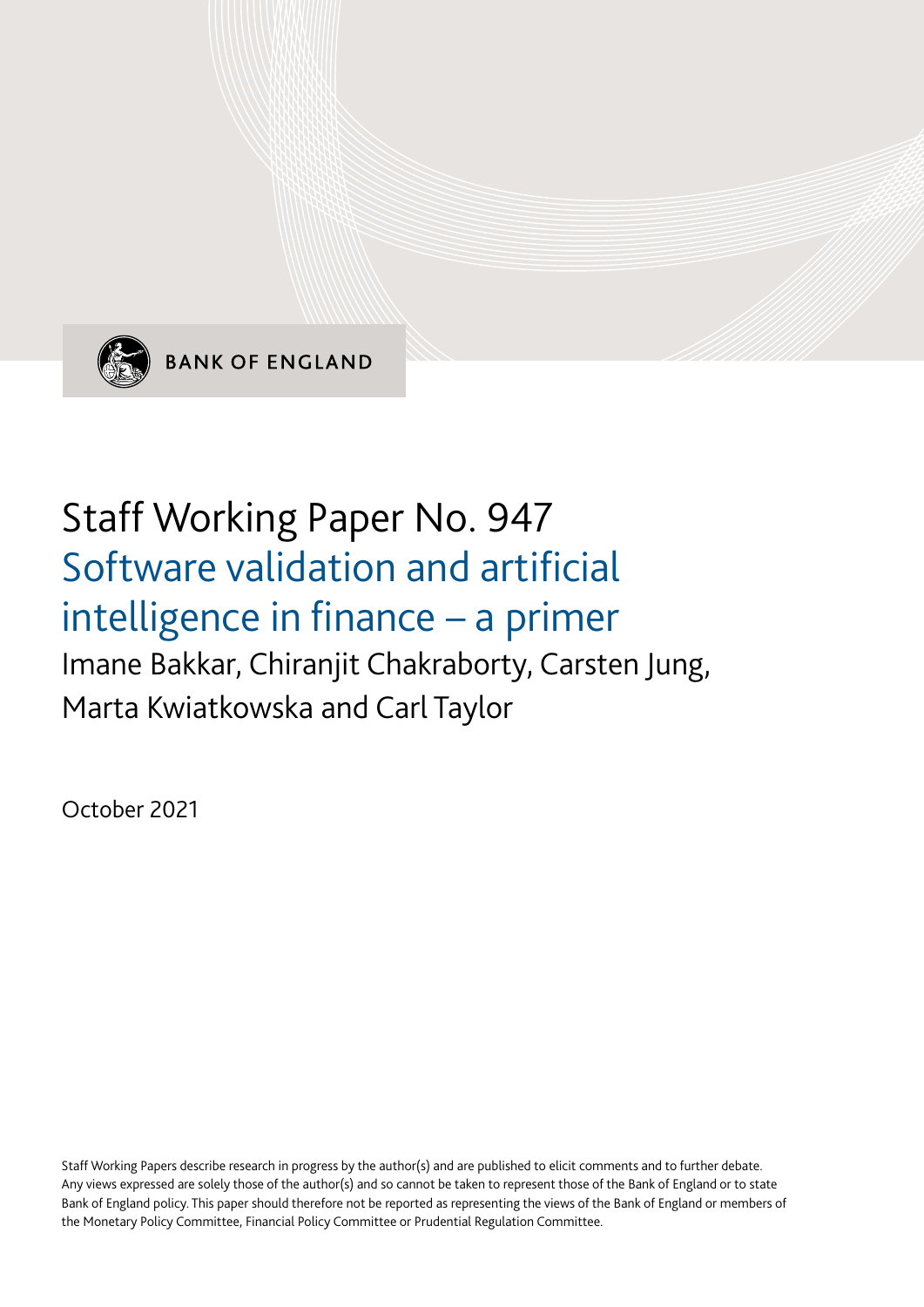

**BANK OF ENGLAND** 

## Staff Working Paper No. 947 Software validation and artificial intelligence in finance – a primer

Imane Bakkar,<sup>(1)</sup> Chiranjit Chakraborty,<sup>(2)</sup> Carsten Jung,<sup>(3)</sup> Marta Kwiatkowska<sup>(4)</sup> and Carl Taylor<sup>(5)</sup>

## Abstract

The use of machine learning and artificial intelligence (AI) in finance poses growing risks for software validation to financial institutions, markets, and decision makers, making it a key priority for regulators. This paper discusses accepted software validation practices; highlights challenges to those practices introduced by AI; and suggests areas of focus for developers when creating AI-based solutions for the finance industry. We discuss how practices may need to evolve to respond to these new challenges. Our objective is to inform policymakers and governance bodies, and to raise awareness among decision makers in financial institutions. We do not make policy recommendations at this stage.

Key words: Artificial intelligence, machine learning, finance, financial regulation, software validation, regulatory technology, supervisory technology.

JEL classification: C80, C87, C88, G18, G28, C40, L50, L86, N70.

(4) University of Oxford. Email: marta.kwiatkowska@cs.ox.ac.uk

The views expressed in this paper are those of the authors, and not necessarily those of the Bank of England or its committees. The authors would like to thank especially Daniel Kroening for his contributions to this paper, and Andreas Joseph and Misa Tanaka for their comments and guidance. In addition, the authors would like to thank Louise Eggett, Arthur Turrell, John Lewis, Andrew Nye, Khim Murphy, Alina Barnett, Gerardo Ferrara, David Bholat, Marcus Buckmann, Tangy Morgan and participants of a research seminar at the Bank of England for their valuable comments and supports. Any errors and omissions, of course, remain the fault of the authors.

The Bank's working paper series can be found at www.bankofengland.co.uk/working-paper/staff-working-papers

Bank of England, Threadneedle Street, London, EC2R 8AH Email enquiries@bankofengland.co.uk

© Bank of England 2021 ISSN 1749-9135 (on-line)

<sup>(1)</sup> Bank of England. Email: imane.bakkar@bankofengland.co.uk

<sup>(2)</sup> Bank of England. Email: chiranjit.chakraborty@bankofengland.co.uk

<sup>(3)</sup> Institute for Public Policy Research. Email: c.jung@ippr.og

<sup>(5)</sup> Bank of England. Email: carl.taylor@bankofengland.co.uk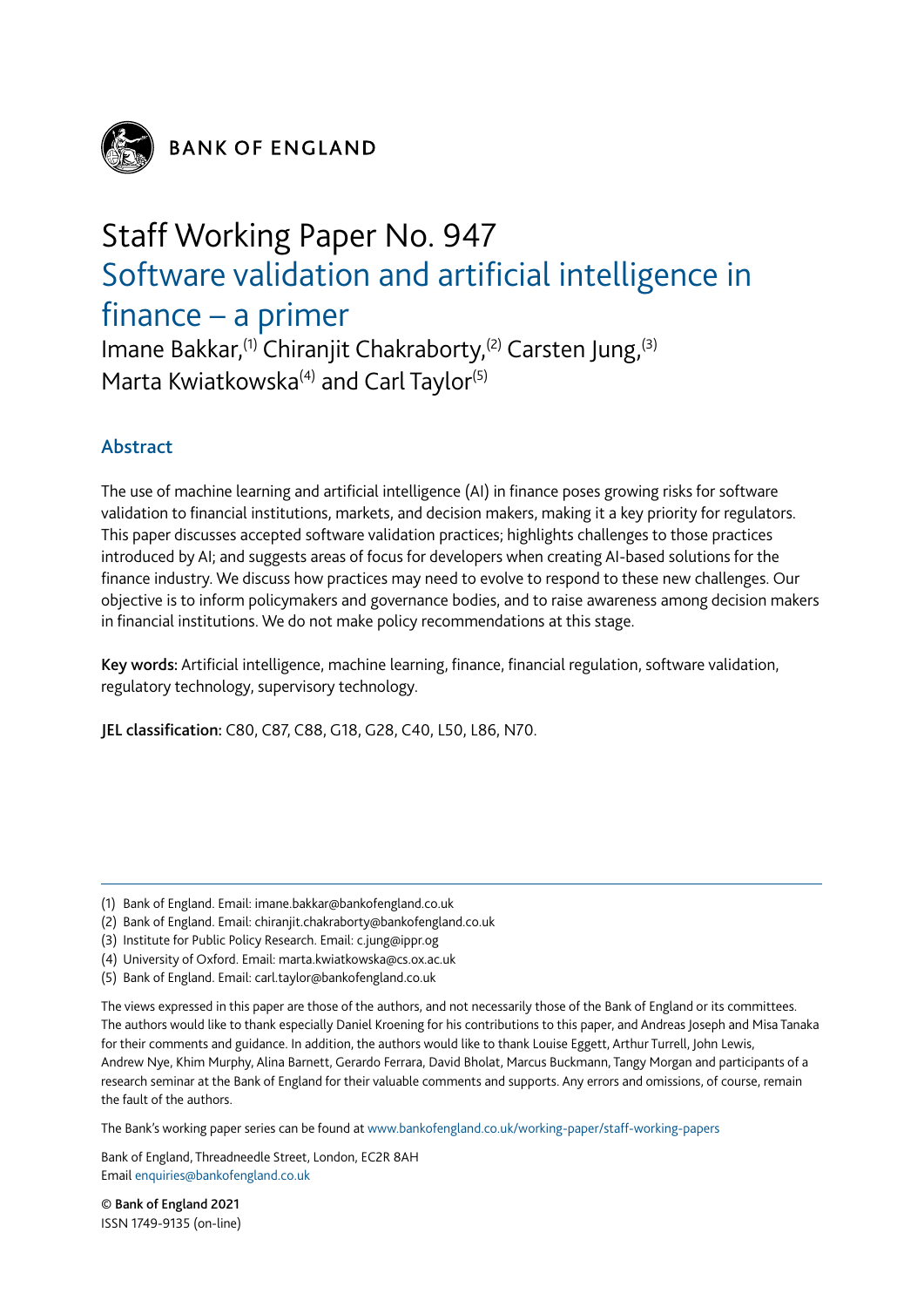## **I Introduction**

The term artificial intelligence (AI) refers to the tools and techniques that enable a machine to make decisions without human intervention. The concept of AI, machine dependency of human society and potential risks have been captured in science fiction stories for more than a century. In the year 1909, E.M. Forster wrote a science fiction short story, titled "The Machine Stops" [\[Forster, 1909\]](#page-34-0). The story described a world where the human population could not live on the surface of the earth, as the air was not breathable and nature was decimated. Humans lived underground, each one alone in a standard room, and could communicate via a form of video conferencing. All humanity relied on a giant machine to provide for its needs. A "Mending Apparatus" was a system charged with repairing defects that appear in the Machine, and those who questioned it or its possibility for failure were dismissed. The story ends with the Machine collapsing, bringing down most of humanity with it.

We are nowhere near the ultimate information technology  $(IT)$  system failure imagined in this novel. However, software  $<sup>1</sup>$  $<sup>1</sup>$  $<sup>1</sup>$  and an increasing number of systems</sup> essential to the well-functioning of cities, countries and global institutions rely on the decisions made by lines of code, is now ubiquitous and forms part of what may be deemed critical infrastructure. Several critical activities of a variety of software engineering processes, where human intervention was required, are now being automated by machine learning (ML) and AI methods. Financial institutions (FI) are no exception and are increasingly relying on software to make critical business decisions. Whether this relates to automated trading, making payments, risk management or simple reporting: software permeates all the areas of activity in the financial system. With this, software validation—the theory and practice of making sure software works robustly and as intended is becoming of critical significance.

Executives and policy makers will have to understand the big issues in this field together with the accompanying growth of AI, as first highlighted in the Bank of England and Financial Conduct Authority (FCA)'s 2019 report on Machine Learning in UK Finance (see [\[Bank of England and FCA, 2019\]](#page-32-0)). Poorly validated software—including that using AI—can lead to biases, unintended risk-taking and operational risks that can transmit to the safety and soundness of firms (see [\[Proudman, 2019\]](#page-37-0)). The aim of this paper is to help inform the debate around these issues, by asking two questions: What are the current practices for software testing and validation? And what changes to established practices does the introduction of AI require, particularly within the financial industry?

To answer these questions, it is important to view software as the output of an engineering process. Just as when we construct a building, control and robustness can be built into the design of the software and IT system that the software forms part of. That means testing should consider a number of plausible software failure cases, build controls to narrow down, or constrain,

<span id="page-2-0"></span><sup>&</sup>lt;sup>1</sup>The most common definition of software is a collection of instructions and operating information used by a computer (See for instance the IEEE SWEBOK [\[Bourque and Fairley, 2014\]](#page-32-1))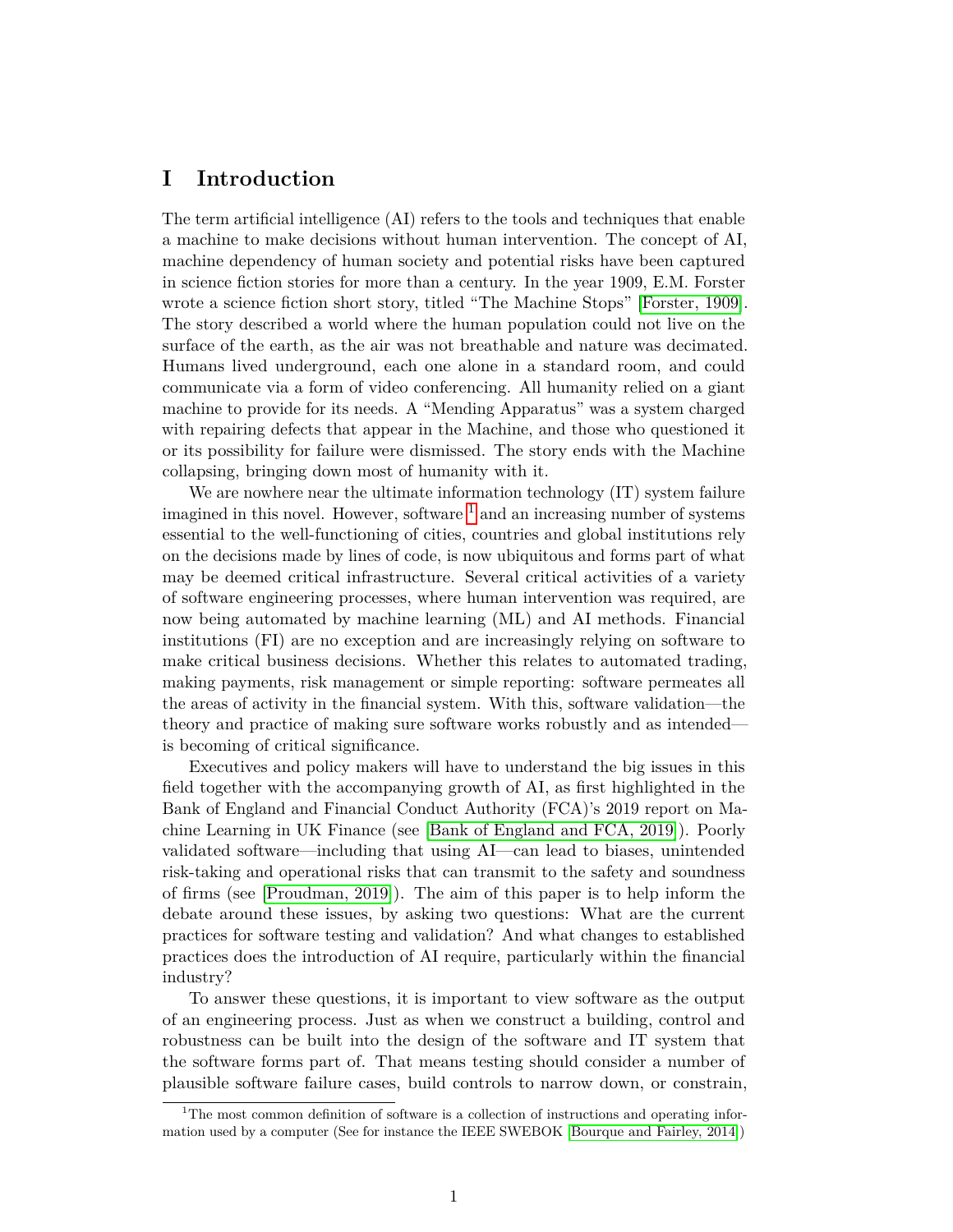how things could go wrong, and provide safeguards for such scenarios. This paper considers conventional software validation techniques as a starting point and outlines the differential introduced by AI software, hence bridging the software validation gap from non-AI to AI-specific challenges, particularly in the financial system. Whilst we do not aim to present any policy conclusions for regulators, we provide suggestions and considerations for policymakers and firms' decision-making bodies.

In section [II,](#page-3-0) we explain what software risk is using a proposed framework and provide illustrative examples to demonstrate the importance of software validation. We also outline why validation of AI driven systems is of importance to regulators in the same section. In section [III,](#page-8-0) we provide an overview of conventional software testing and validation techniques. In section [IV,](#page-12-0) we explain how AI is bringing different challenges and what new considerations are needed for AI-based software validation, including where it interacts with conventional software. We suggest some considerations and propose ideas to contribute to the debate around AI driven software governance. Finally, in section [V,](#page-29-0) we wrap up this primer with potential next steps.

In this paper, we primarily intend to lay out the elements we judged important for a discussion on AI-software validation. As software becomes more able to make decisions independently from human intervention, given the emergence of AI/ML, assessing its risks should be elevated in firms' and regulators' priorities. So this paper aims to start a debate on how the introduction of AI may necessitate changes, or revisions, to accepted software validation practices that form a key element of established IT management processes.

## <span id="page-3-0"></span>**II Software risk, cost of failure and the importance of a regulatory framework**

Software forms a central component of the core IT systems of financial institutions, supporting key business components and hence the financial services that they provide. A failure of software to ensure the confidentiality, availability and integrity of those IT systems, and associated data, could impact the operational resilience of individual and interconnected FIs; customers; the banking system and financial stability more broadly.

The most common meaning of software is defined as a collection of instructions and operating information used by a computer. An increasing number of IT systems essential to the functioning of cities, countries, global institutions, national and international banking systems rely on the decisions made by lines of code (See IEEE SWEBOK 2014 [\[Bourque and Fairley, 2014\]](#page-32-1)). Software related risks can be broadly defined as falling into three categories: model risk; technology risk; and data risk. We define these as  $^2$  $^2$ :

<span id="page-3-1"></span><sup>&</sup>lt;sup>2</sup>Model risk and Technology risk are widely defined in financial regulations, and these categories are proposing our own interpretation of these definitions as market practitioners and academics. Data risk is a nascent field with less regulatory coverage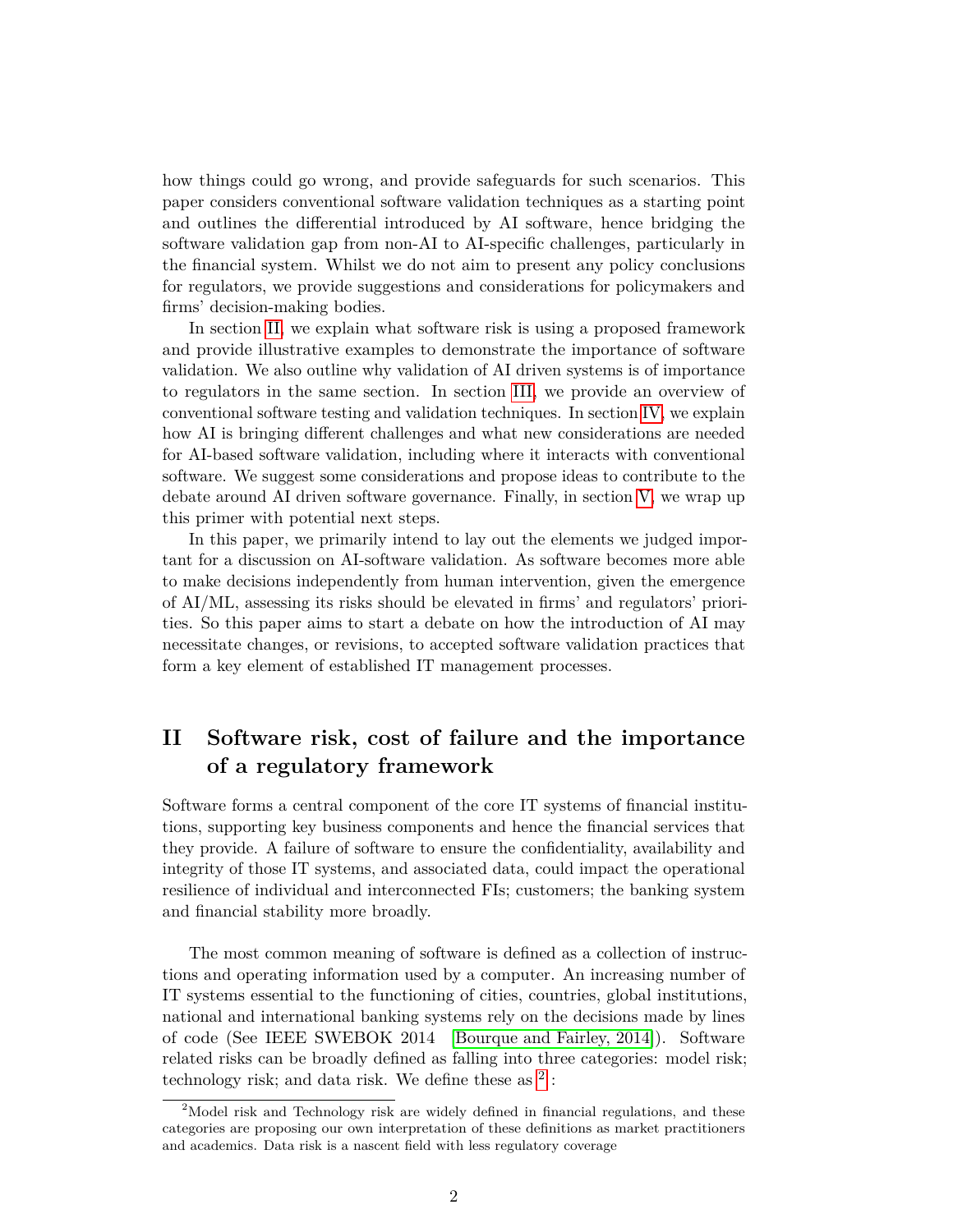- Model risk is the risk that models a collection of algorithms calculating an output given certain inputs/parameters and mathematical assumptions – are either incorrectly implemented (with errors) or make use of questionable assumptions, or assumptions that do not hold true in a particular context; and
- Technology risk is the risk that the underlying technology (eg. software program code, processing capacity, networking) used to support, distribute and implement a given model does not operate as intended; and
- Data Risk is the risk that the data used as an input into a model is incorrect, incomplete, biased, corrupt, or unprotected from undue access and manipulation.

Model risk is separate from technology risk. Whilst the latter is the risk that software does not work as intended, model risk includes the risk that a model, as designed, does not produce the intended outcome. Whereas the first one may come for example from issues with a mathematical set of formulas or assumptions, the second one may come from the software interface including incompatibility between software and hardware.

There is a lot of literature on model risk and model validation in the financial system (see, for example, [\[Scandizzo, 2016\]](#page-37-1) on risk models, [\[Jongh et al., 2017\]](#page-35-0) on recommendations for a model validation framework, and the European Banking Authority (EBA) requirements for an example on regulations [\[EBA, 2014\]](#page-33-0)). Global financial regulation generally incorporates model validation requirements (primarily on risk modelling). However, there is much less available research and regulation on how technology and components (both software and hardware) perform and are tested by FIs.

Financial regulators usually address these risks as separate areas and are generally neutral regarding the technology solutions FIs implement to deliver the regulated services they are authorised to provide. Regulators are equally non-prescriptive regarding how FIs should validate, or test, their software. Under the current regulatory framework (e.g. the provisions of Capital Requirements Regulation (CRR) and Capital Requirements Directive (CRD) IV published by Prudential Regulation Authority (PRA) [\[PRA, 2020,](#page-36-0) [PRA, 2021\]](#page-36-1)) software risk as we define it in this paper is mostly intended to be captured under the operational risk elements of the current financial services and banking regulatory framework. However, the emergence of AI in the financial system (see [\[Leo et al., 2019\]](#page-35-1)) means that it will be increasingly difficult to separate model risk from technology and data risk, particularly when there can be end-to-end automation using AI. We will discuss in this paper that one of the key differences between non-AI and AI software is that in the latter the three categories of risk discussed above are co-mingled, and thus impossible to separate and treat independently. As such, a holistic approach to AI software validation will be fundamental to effectively manage the risks from its usage.

In addition, model, technology and data risks have already crystallised for some software currently being used in the financial system, leading to high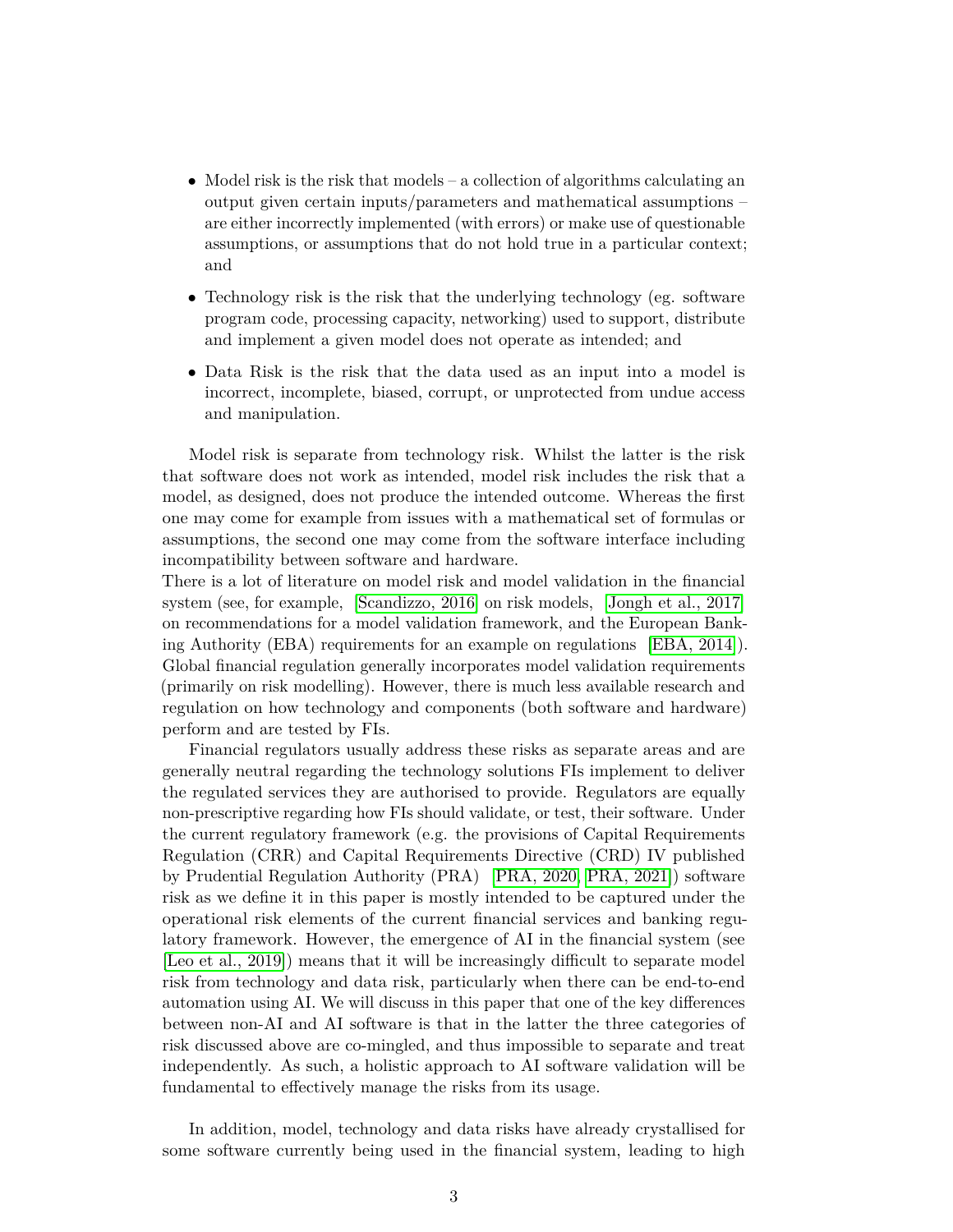

<span id="page-5-2"></span>Figure 1: More than half of financial firms' IT incidents in 2018 were due to IT change. Source: [\[FCA, 2018\]](#page-34-1)

profile IT incidents, and in the following section we focus on illustrations of such events.

#### *IT incidents*

According to Tricentis<sup>[3](#page-5-0)</sup>, there were 48 publicly known instances of software failures globally in 2017 alone, 19 of which were in banking  $4$ . These failures could translate into lost revenue due to customers being unable to use a firm's product; reputational costs that can be reflected in a hit to the share price once a failure is made public; regulatory penalties such as fines; and the costs of fixing the software defect that caused the incident, and associated data.

Changes to IT systems are the largest source of IT incidents in the UK according to the FCA (Figure [1\)](#page-5-2), with many IT incidents arising due to shortcomings in software validation practices. Definitions of these categories in the figure are generally self explanatory from the names. We will discuss change management, the dominant category, more in the next section (section [III\)](#page-8-0). We will also set out an overview of established software validation practices there. In section [IV](#page-12-0) we highlight how the introduction of AI could give rise to new risks, necessitating changes to established software validation practices. Strikingly, in many cases, the technical approaches needed to address AI related risks have not yet been fully developed; and, accordingly, best practices have yet to be established.

<span id="page-5-0"></span><sup>3</sup>Please see Tricentis 5th Edition of the Software Fail Watch [https://www.tricentis.com/](https://www.tricentis.com/resources/software-fail-watch-5th-edition/) [resources/software-fail-watch-5th-edition/](https://www.tricentis.com/resources/software-fail-watch-5th-edition/)

<span id="page-5-1"></span><sup>&</sup>lt;sup>4</sup>To note that Tricentis methodology, which is based on a Google news alert on specific words (eg. Glitch or Bug) estimates that cumulatively IT system incidents have led to losses of about \$1.7 trillion worldwide. The same edition identified 606 recorded software failures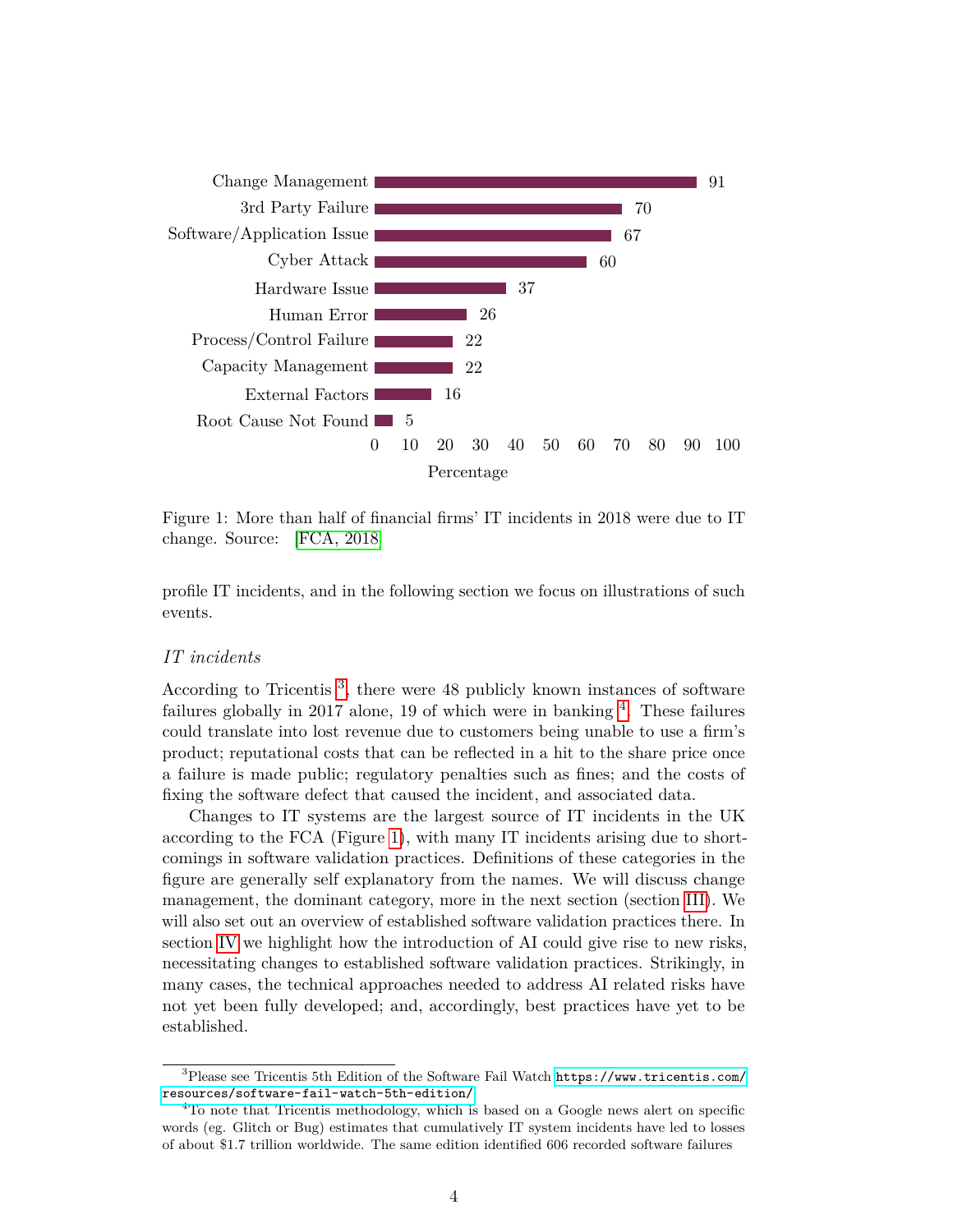For FIs, an IT outage becomes particularly costly if it: (1) disrupts business as usual, such as asset trading; or (ii) impacts customers, which could result in regulatory censure (e.g. fines) or customer redress costs.

To illustrate what form IT incidents can take and their consequences, we consider the following case studies from the last ten years:

**Case 1** On Wednesday 20 June 2012, customers of a UK bank found they could not use online banking facilities to access their accounts or obtain accurate balances, discovering that they were unable to drawdown loans, transfer payments or transfer monies using SWIFT. The problems affected customers in the UK and abroad, with some unable to access cash while overseas. The incident affected around 6.5 million customers with disruption to the majority of the bank's systems lasting until 26 June 2012, and disruption to the systems of one of the bank's regional subsidiaries continuing until 10 July 2012. The cause was a software compatibility issue between upgraded software and the previous version of the software, which occurred when an upgrade was backed out on Sunday, 17 June 2012.<sup>[5](#page-6-0)</sup>.

**Case 2** Over the weekend of the 20-22 April 2018, a UK bank transferred c. 5 million customers to a new IT platform, with the new platform going live on the evening of Sunday 22nd April. While the customer migration proceeded as planned post migration, many customers experienced significant problems accessing and using their accounts via the bank's online and mobile app channels, and communicating with the bank over the telephone and in branches.  $6$ .

**Case 3** In August 2012, a global financial institution specialising in market making experienced over \$400 millions of trading losses, because of the unexpected behaviour of new software code over a 45min period. The firm operated an algorithm that executed orders automatically on trading venues and the software error resulted in a large number of erroneously generated orders reaching exchanges. The loss arose from unwanted large positions accumulating rapidly due to the software defect<sup>[7](#page-6-2)</sup>.

The above examples demonstrate that software failure could impact the provision of financial services, affecting significant numbers of customers or market participants, and could have potentially large financial cost.

There are other examples from recent years that include issues related to algorithmic trading leading to flash crashes. Some examples of such crashes are, UST flash crash during October 2014 , flash events for CHF de-peg in January 2015, and GBP - USD currency pair crash in October 2016 etc. as documented

<span id="page-6-0"></span><sup>5</sup>See https://www.fca.org.uk/publication/final-notices/rbs-natwest-ulster-final-notice.pdf

<span id="page-6-1"></span><sup>6</sup>See https://www.tsb.co.uk/news-releases/slaughter-and-may

<span id="page-6-2"></span><sup>7</sup>https://www.sec.gov/litigation/admin/2013/34-70694.pdf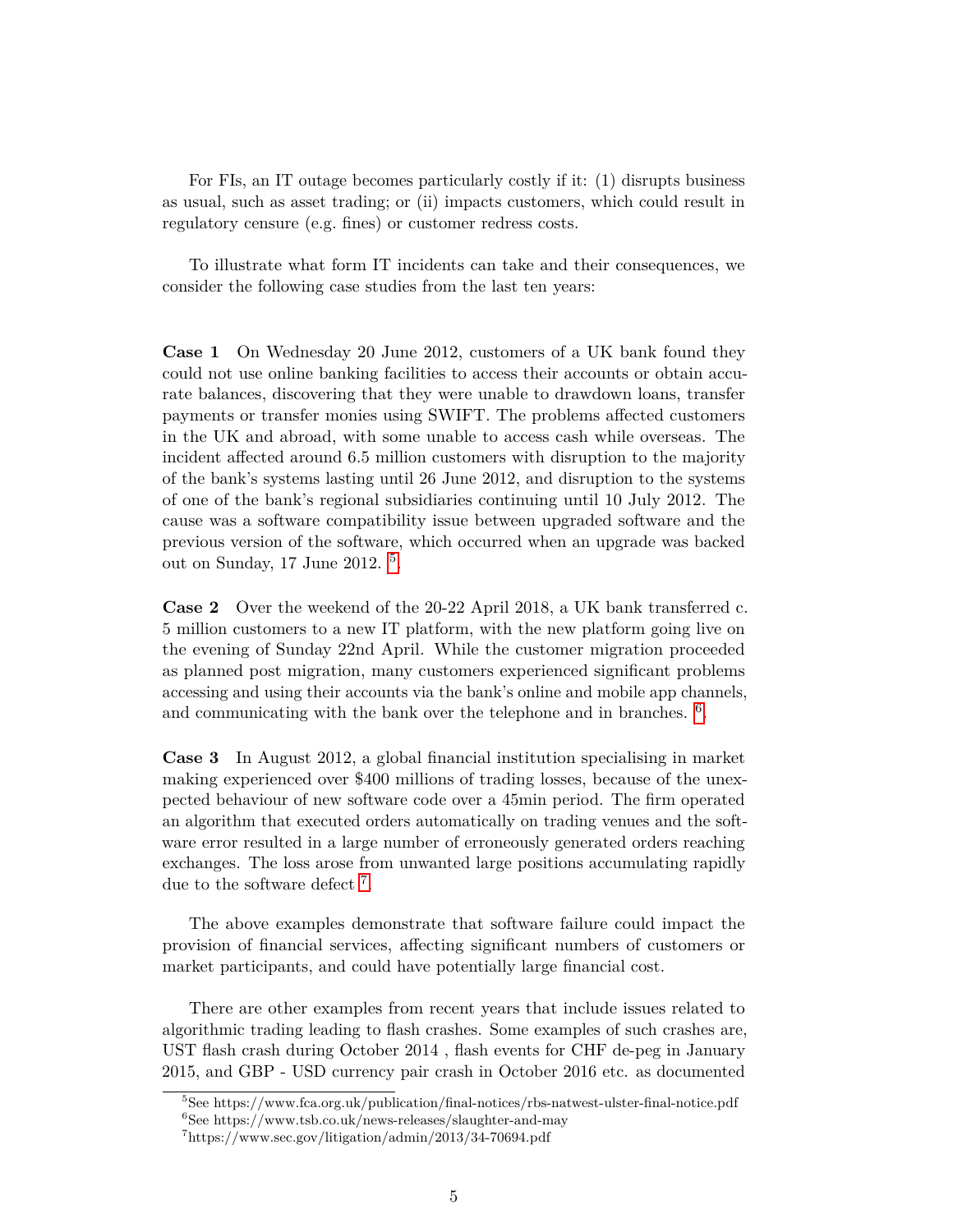in various regulators' reports eg. [\[Bouveret et al., 2015\]](#page-32-2), [\[Breedon et al., 2018\]](#page-32-3) [\[Cielinska et al., 2017\]](#page-33-1), [\[Schroeder et al., 2018\]](#page-37-2).

This specific field of algorithmic trading is possibly the main area to date where some regulators and academics have started to link the model, technology and data risks under the same assessment framework. In 2015, a group of institutions issued a briefing note highlighting key control principles and sound practices (see the Senior Supervisor Group briefing note April 2015 [\[US Department of the Treasury et al., 2015\]](#page-37-3)), outlining the need for testing during all phases of an algorithm development life-cycle. More recently, the PRA in the UK issued a supervisory statement on algorithmic trading (see PRA supervisory statement SS5/18 [\[PRA, 2018\]](#page-36-2)) which discusses both the validation of algorithms and testing of their deployment. The European Union (EU)'s Markets in Financial Instruments Directive (MIFID) [\[European Commission, 2014\]](#page-33-2) regulation has also aimed at reducing algorithmic trading risks. However, and as we specify later in this paper, the introduction of AI could trigger the need of a strengthened software validation approach.

#### *Recent regulatory initiatives*

In April, 2021, the European Commission brought in a proposal for a regulation laying down harmonized rules on applying artificial intelligence and amending certain union legislative acts [\[European Commision, 2021\]](#page-33-3). The proposed legislation will be applicable to any AI system (or AI outputs) used in the EU (except some military applications), not just the financial sector. It can take couple of years before it becomes law and several modifications are expected in the meantime. Let us discuss the proposal at a very high level before we deep dive into the connected technical areas in the next sections.

In the proposal, four levels of AI risk and corresponding systems are identified (based on their application) subject to different regulatory approaches. These four levels of systems are: prohibited AI system, high risk AI system, lower-risk AI system and any other AI system. Prohibited AI systems includes real-time facial recognition and social scoring to understand someone's trustworthiness or personality from their social media etc. Application of AI for such use cases are prohibited. High risk AI systems include applications where there is potential for harm to health and safety or for an adverse impact on fundamental rights, e.g. bio-metric identification systems, systems used in appraisals for education or vocational training, systems used for recruitment, systems used for assessing eligibility for public benefits and services, creditworthiness checks etc. AI systems that fall into the categories described in the proposed regulation must meet specific expectations, including areas of compliance covering data, transparency, safety and control. Low risk AI systems include applications where there is very low potential for harm to health and safety, fundamental rights etc. Here the main obligation that is proposed is transparency, i.e., the human must know, unless it is obvious from the context, that they are engaging with the output of an AI system (e.g., chatbots). For AI systems that do not fall within any of the above categories under formal regulation, the proposals suggest some codes of conduct to encourage voluntary adherence to the expectations set out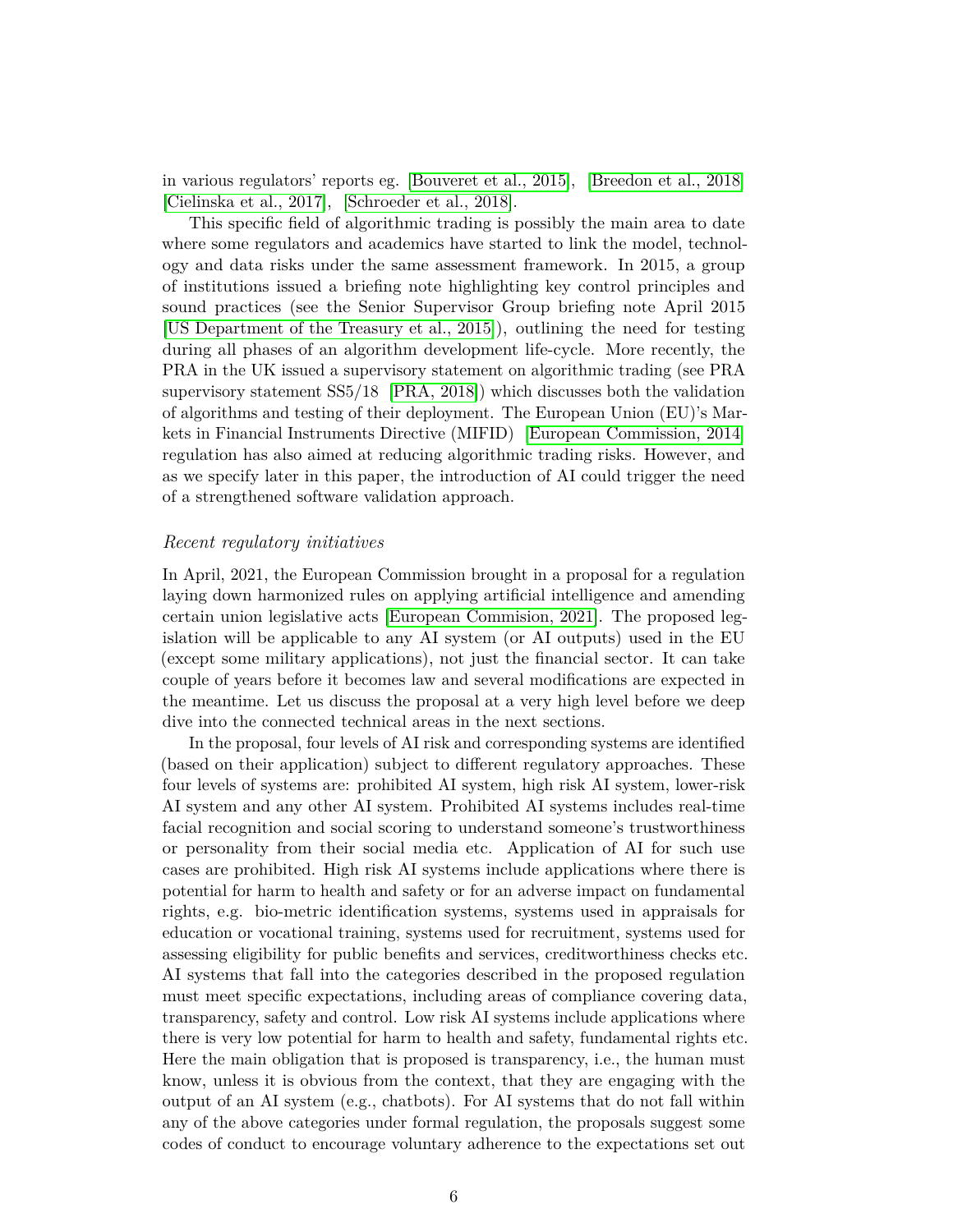|                         | Lines of code             |
|-------------------------|---------------------------|
| $Car$ in $1981$         | 50,000                    |
| Apollo 11               | 145,000                   |
| Boeing 787              | 7,000,000                 |
| Microsoft Windows       | 50,000,000                |
| Modern car              | 10,000,000 to 100,000,000 |
| Google's infrastructure | 2,000,000,000             |

<span id="page-8-1"></span>Table 1: Lines of code underlying products. Source: [\[Algaze, 2017\]](#page-32-4)

in the proposed regulations.

In section [IV,](#page-12-0) our paper addresses a subset of the same issues that this proposed regulation is trying to tackle and, in particular, aims to illuminate some of the technical challenges involved in resolving them. Given this recent progress by the regulators, our paper can make valuable contribution in any debate related to such initiative by outlining how software validation will need to change following the introduction of AI.

## <span id="page-8-0"></span>**III Conventional IT Change Management**

This section discusses accepted IT change management processes in more details.

#### **III.1 FI's IT systems and what we mean by "change"**

Modern FIs depend on large IT systems. The numbers of lines of programing code in software included in commercial products has increased exponentially over the last ten years (Table [1\)](#page-8-1). A modern car, for instance, incorporates software consisting of between 10 million and 100 million lines of programme (software) code. Such software is generally the product of many years of development, incorporating incremental additions and revisions with each new version. The software system within a financial institute is equally big and complicated.

Software often consists of a multitude of integrated components that individually solve specific problems, or perform specific functions, and which then pass outputs on to other software components, supporting an end-to-end process. Such software components are the building blocks of an integrated IT system, which when integrated together solves higher-order problems. As we will show below, software validation can take place both at the level of individual software components but also at IT system level.

Different software components of an integrated IT system can individually perform widely differing tasks. Figure [2](#page-9-0) illustrates this, using the example of a modern bank. A simple payment involves the interplay of a multitude of software components: some of which may be relatively new, such as a mobile application allowing customers to query account information or make payments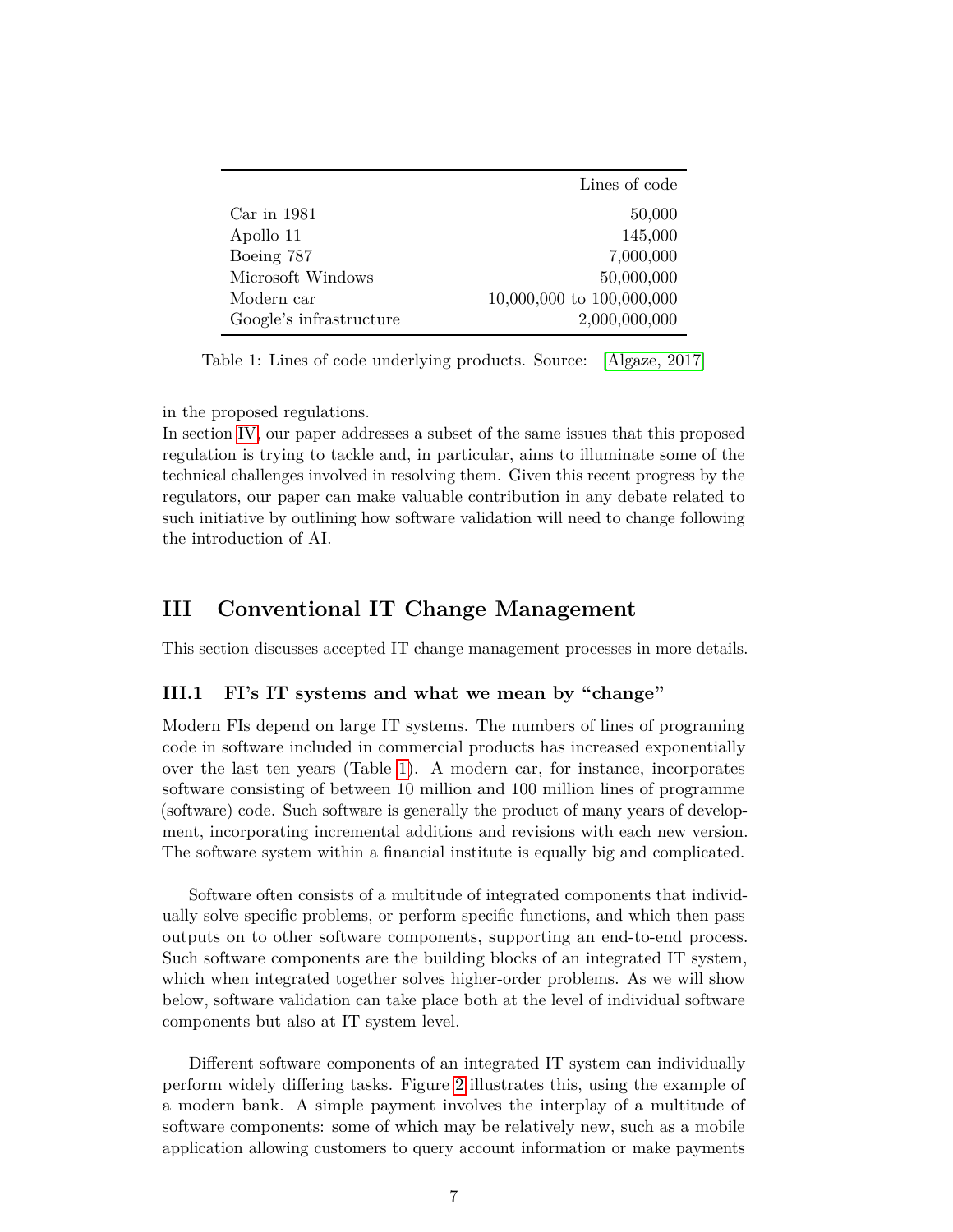

<span id="page-9-0"></span>Figure 2: Integrated software components in a large bank. Source: Authors

via mobile phones; and some of which may be 20 years old, such as those used for current or savings accounts. All of these software components need to work together to support, for example, the processing of a single payment.

The different software components in turn depend on a wider IT architecture, shown in Figure [3.](#page-10-0) Different software components may run on different integrated IT architectures, referred to as hardware. Typically a large bank's IT architecture could encompass large powerful mainframe computers, smaller yet powerful computers known as Servers (running UNIX or Microsoft Windows operating system software), and more recently third party Cloud hosting, all connected by a network.

This diversity of IT software and hardware components acquired over time must be taken into account when change is introduced with implications for software validation and testing more broadly.

#### **III.2 Risks introduced by change**

Changes to IT systems (IT change) can take many forms. An IT change could be: the application of a software patch, the installation of a small piece of software to correct a known software defect; a change to configuration settings associated with existing software or IT hardware; or the introduction of new software components and IT hardware, a more extensive and therefore higher risk of change to an existing IT system.

Although the scale of the change is an important metric, this is not always an effective guide to the risk that an IT incident could result from the change, or its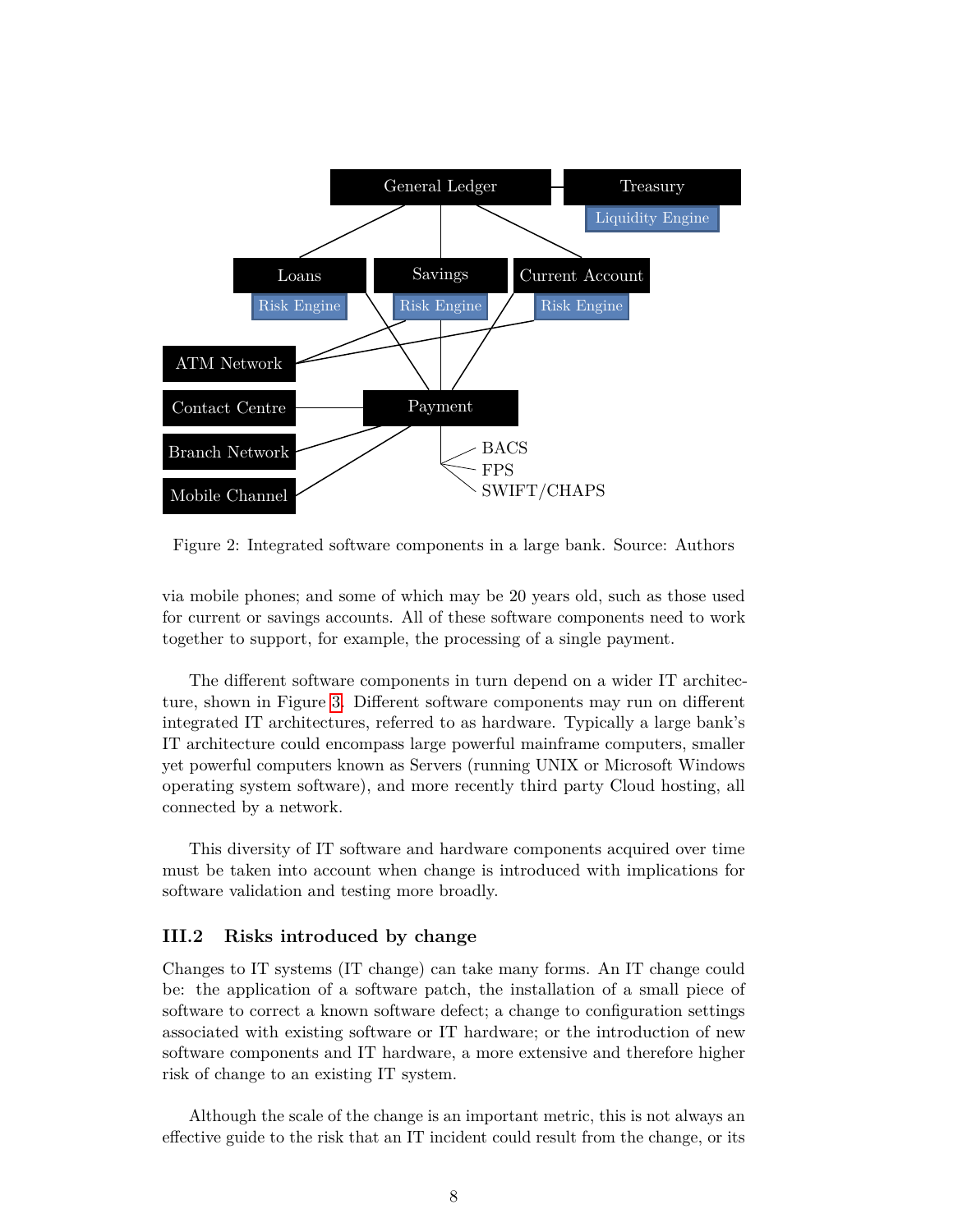

<span id="page-10-0"></span>Figure 3: Modern IT architectures consist of a multitude of software and hardware components which can be changed in various ways. Source: Authors

potential impact. More generally, IT changes, including those coming from the introduction of AI, introducing new IT systems or changing existing IT systems, need to be managed using rigorous processes. This would help to safeguard their confidentiality, availability and integrity, and prevent IT incidents that could have a range of detrimental impacts on individual FIs or the banking system more broadly.

Software engineering and computer science have developed multiple ways to ensure that complex IT systems comprised of multiple software and IT hardware components work well together. However, the IT systems of FIs are already complex, relying on several—and heavily interconnected—software components. This complexity is compounded by how FIs outsource several of their software needs to third parties, including some of their critical IT systems. In addition to that, any trading activity that the FIs may be engaged with on externally hosted exchanges or clearing houses, will have their own IT systems.

There are various established practices to manage IT change, which include a range of IT system testing techniques. A key mitigant of the risks arising from IT change is to robustly test software that has been changed based on an accurate risk assessment, in an environment that is representative of the Live environment where the software is in use, so that unexpected outcomes can be identified and rectified before such IT changes are introduced into the Live system.

Currently, most FIs have testing processes in place with the testing under-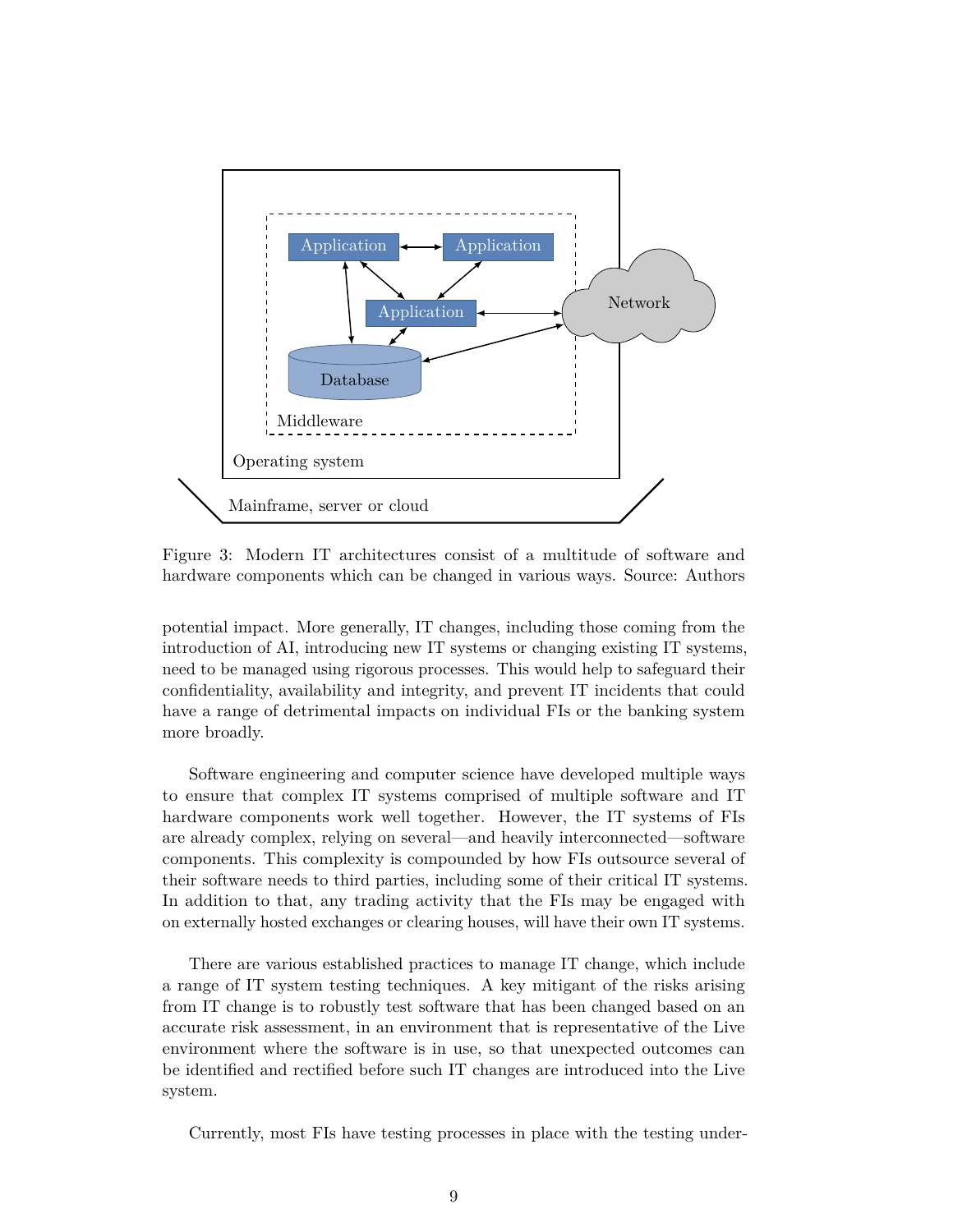

Figure 4: Four key aspects of IT change management: IT asset inventory, change risk assessment, component testing and integration testing. Source: Authors

taken to validate each IT change dependent on the nature of the change and which parts of the FI's IT systems the change will affect. However, broadly speaking, a basic suite of testing policies would in general include the following component and architecture level procedures:

**Requirements, documentation, and version control:** This entails documenting the various components of the system and outlining what a piece of software, and the IT system that it forms part of, is supposed to do. It also includes having a robust way to maintain various versions of code the underlying software used, and a traceable way to log all the changes made to it.

**Change risk assessment:** This refers to an assessment that takes place before any testing is done, to assess what risks are presented by a given IT change and specifically what would happen if the change went wrong, i.e. its potential impact. This part of the process requires holistic thinking about the software and IT hardware environment, and determines what types of testing should be conducted prior to any IT change being introduced into the Live environment.

**Component (unit) testing:** Unit testing focuses on verifying that individual software components which will be integrated with other software components to create the IT system function as specified in the technical specification. The technical specification generally defines the range of inputs that the software component (or unit) is required to successfully accommodate, and the desired outputs. Unit testing will also include negative testing to verify that the software will reject input data that does not conform to the technical specification to ensure that unexpected processing and outputs do not happen.

**System (integration) testing:** When a new software or IT hardware component is introduced into an IT system it is important not just to test the component (unit) itself, but also how it interacts with other components of the IT system. It is significantly different than just doing unit testing and hence, system or integration testing is done to achieve this. System testing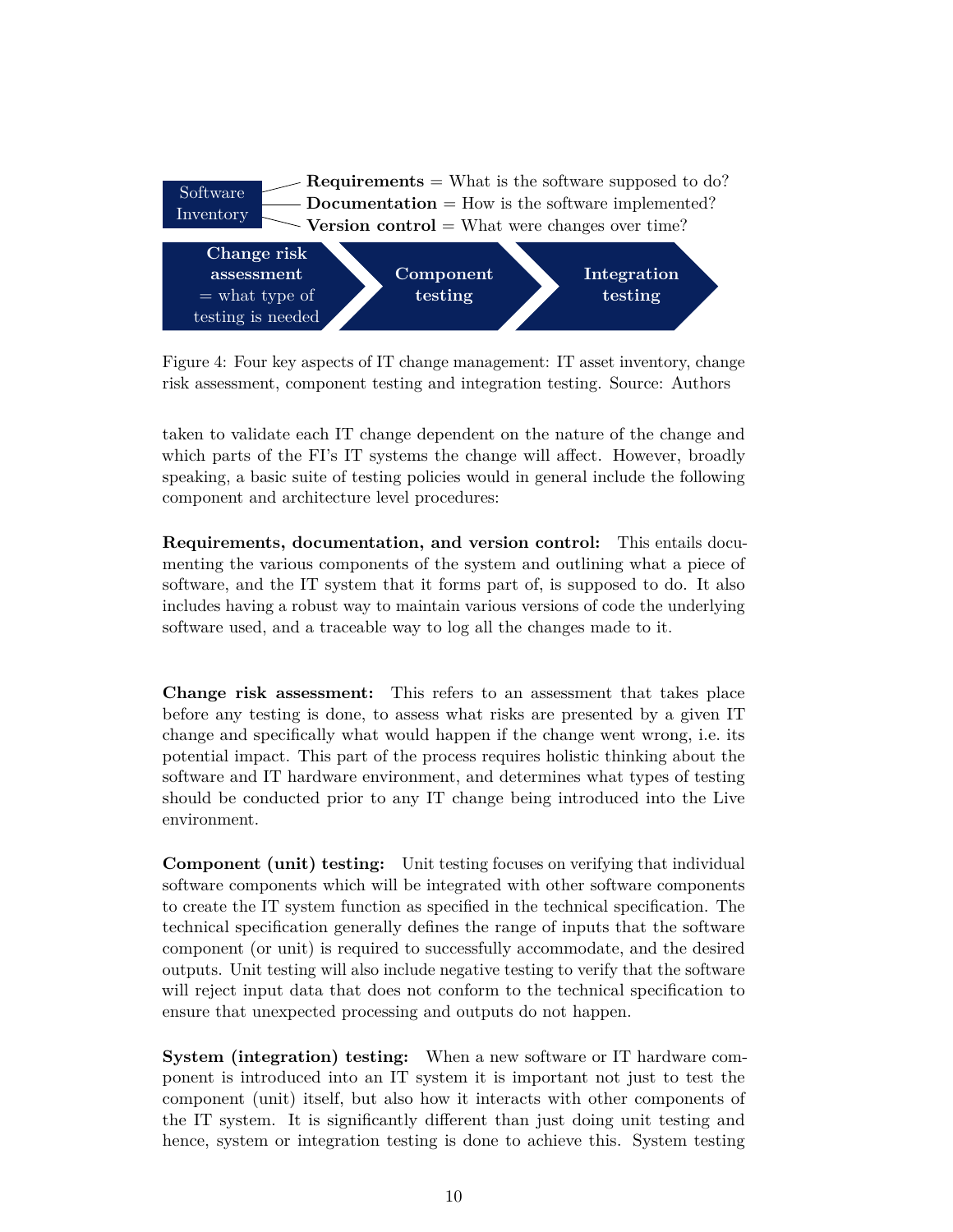involves testing more "high-dimensional" problems on how the software and IT hardware components work together to support the functionality required for the IT system.

There have been a few studies (e.g. [\[Kinch et al., 2007\]](#page-35-2)) observing that there is a wide range of attitudes towards the value of the testing, and that larger organisations tend to emphasise the process more than smaller organisations. A more recent survey [\[Hynninen et al., 2018\]](#page-34-2) identified that the top two key pre-occupations of the testing community were: (i) the need to raise awareness of the importance of testing; (ii) and issues around automation such as the inability to automate tests due to time demands and lack of prioritisation of automation. Another survey—one of the longest running surveys of the testing community<sup>[8](#page-12-1)</sup>—identified that the size of testing teams keep getting smaller, and that testing in the Live environment is an increasing trend.

Finally, it is unclear currently how much testing FIs perform on their data warehouses with archived data, or their transactional and non-transactional data stores used to model or support their businesses. It is clear that testing and maintaining "traditional" software is a complex task, adding AI into this at large scale will add its own challenges.

## <span id="page-12-0"></span>**IV How does AI require changes to established software validation (testing) practices?**

#### <span id="page-12-2"></span>**IV.1 What are AI, ML and related algorithms**

Let us try to first define more precisely what we mean by AI and ML, as well as some related concepts. AI is a set of techniques or technologies that enable a computer system to make decisions without any input from humans. ML is a subset of AI, it is basically a technique for realizing AI. So ML can be considered to be a set of methods or algorithms to train computer systems such that they can learn how to make decisions without human intervention. There are three broad types of ML algorithms, supervised, unsupervised and reinforcement.

For supervised learning, the algorithm learns from a full set of labeled data while it is trained on it. For example, during credit decisions, labels can be just good or bad corresponding to each loan entry in the historical data. From that labeled training data the algorithm tries to learn how to predict labels while the input variables corresponding to any unknown customer are available (e.g., information collected during loan application). The label can be both categorical (good or bad customer) or continuous with a numerical value (e.g., optimal loan amount to be granted for each historical loan entry). These are called classification and regression type algorithms respectively. For unsupervised, there are no such labels available in the data. Rather, the algorithm tries to learn relationships among different entries based on how similar or different they are and group them accordingly. There are also semi-supervised algorithms which

<span id="page-12-1"></span><sup>8</sup>See state of testing report 2019 by InfoQ [here](https://www.infoq.com/articles/2019-state-testing-report/)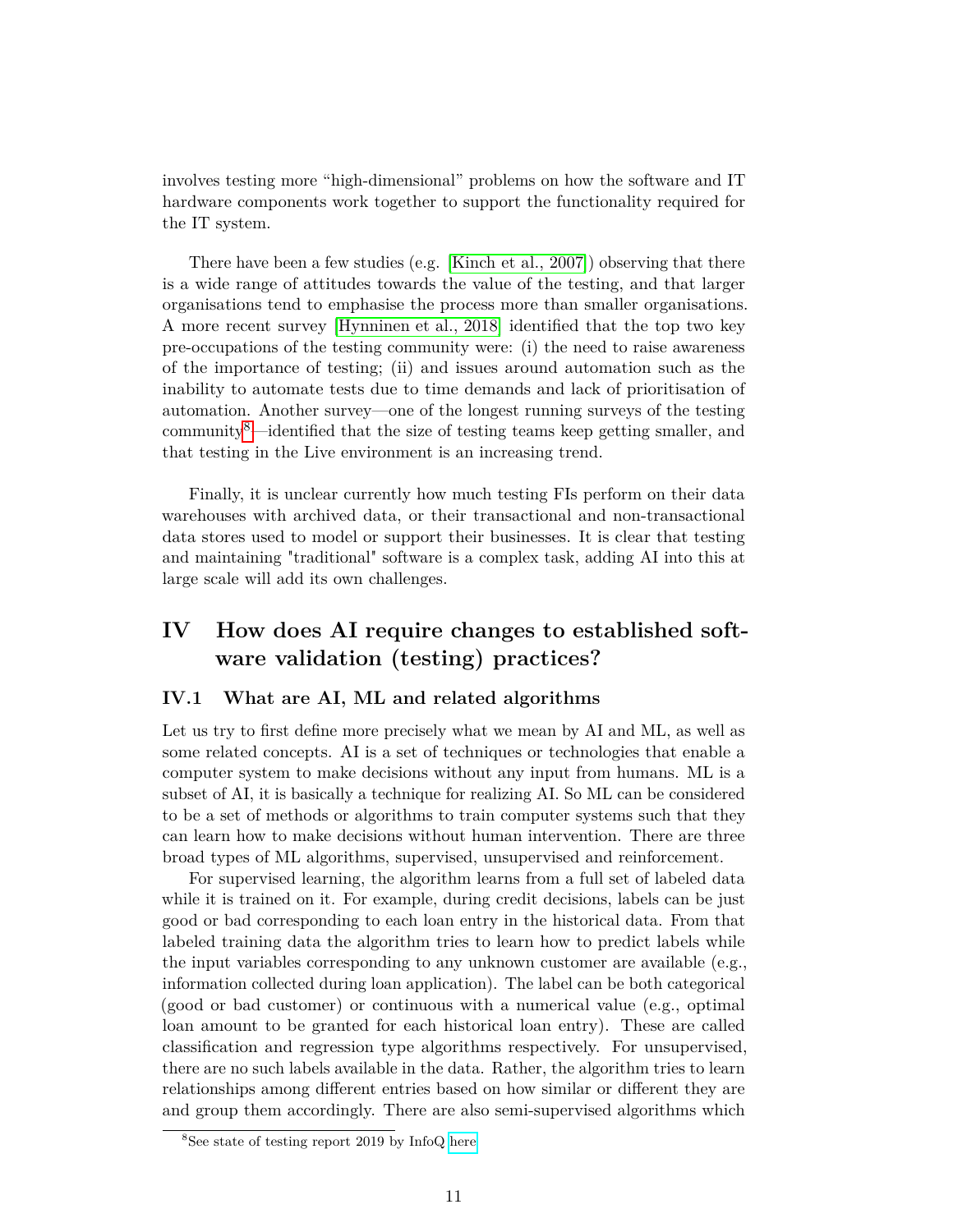is a mixture of both. The artificial neural network (ANN) is one of the most popular ML algorithms where there are layers of computational units between input and output variables. Each such computational unit is relatively simple, but the overall algorithm can predict very complex non-linear relationships. When there are too many such layers between input and output layers (termed as hidden layers), it is often termed as a deep neural network (DNN) and algorithm as a deep learning algorithm. This type of network architecture can be used to solve both supervised and unsupervised problems.

Whereas the supervised learning algorithm tries to learn from examples, the reinforcement learning (RL) algorithm tries to learn from experiments. RL algorithms develop models learning from mistakes, by trial and error. Just like humans when playing a game, they make mistakes, learn from them and adapt. Similarly, in RL, an agent (in a chess game, a player), takes actions (moves pieces) decided by its policy (strategy in the human brain) in an environment (the board, pieces, rules, and objectives), by moving between successive states (positions), each of which has a reward associated with it. A deep neural network can also be used here to take actions choosing from an optimal strategy, this is called deep reinforcement learning.

#### **IV.2 AI is already used in the financial system**

AI - and in particular ML - is already in use in the financial system, as highlighted by the Turing institute [\[Buchanan, 2019\]](#page-32-5), noting that AI is used in: surveillance and compliance systems; algorithmic trading; robo-advisors which are able to make portfolio asset allocation decisions; and providing loans and insurance. ML can also be used for macro-economic forecasting, horizon scanning to understand the change in financial landscape as well as other financial policy decisions (either for internal policies by an individual financial institution or by regulators [\[Chakraborty and Joseph, 2017\]](#page-33-4)).

In 2019, the Bank of England published the results of a survey which showed that in the UK, ML is increasingly being used in UK financial services. Twothirds of respondents reported that they already use AI/ML in some form. The median firms typically use live ML applications in two business areas and respondents expected this to more than double within the next three years. Similar to the Turing institute report, the survey shows that the most common usage of AI/ML is in fraud detection and customer services. In addition, several firms mentioned using ML techniques in their risk-management processes (see Machine Learning in UK financial services, Bank of England and FCA joint survey 2019 [\[Bank of England and FCA, 2019\]](#page-32-0))

In June 2020, the International Organisation of Securities Commissions (IOSCO) issued a consultation on the use of AI by intermediaries and asset managers, which proposed guidance on a regulatory framework to its members [\[IOSCO, 2020\]](#page-34-3). The consultation states that asset managers and advisory firms are starting to use AI and ML to support their advisory and support services, risk management, client identification and monitoring, selection of trading algorithms and portfolio management, as well as - for some asset managers order execution. In June 2020 also, Banque de France (BdF) and The French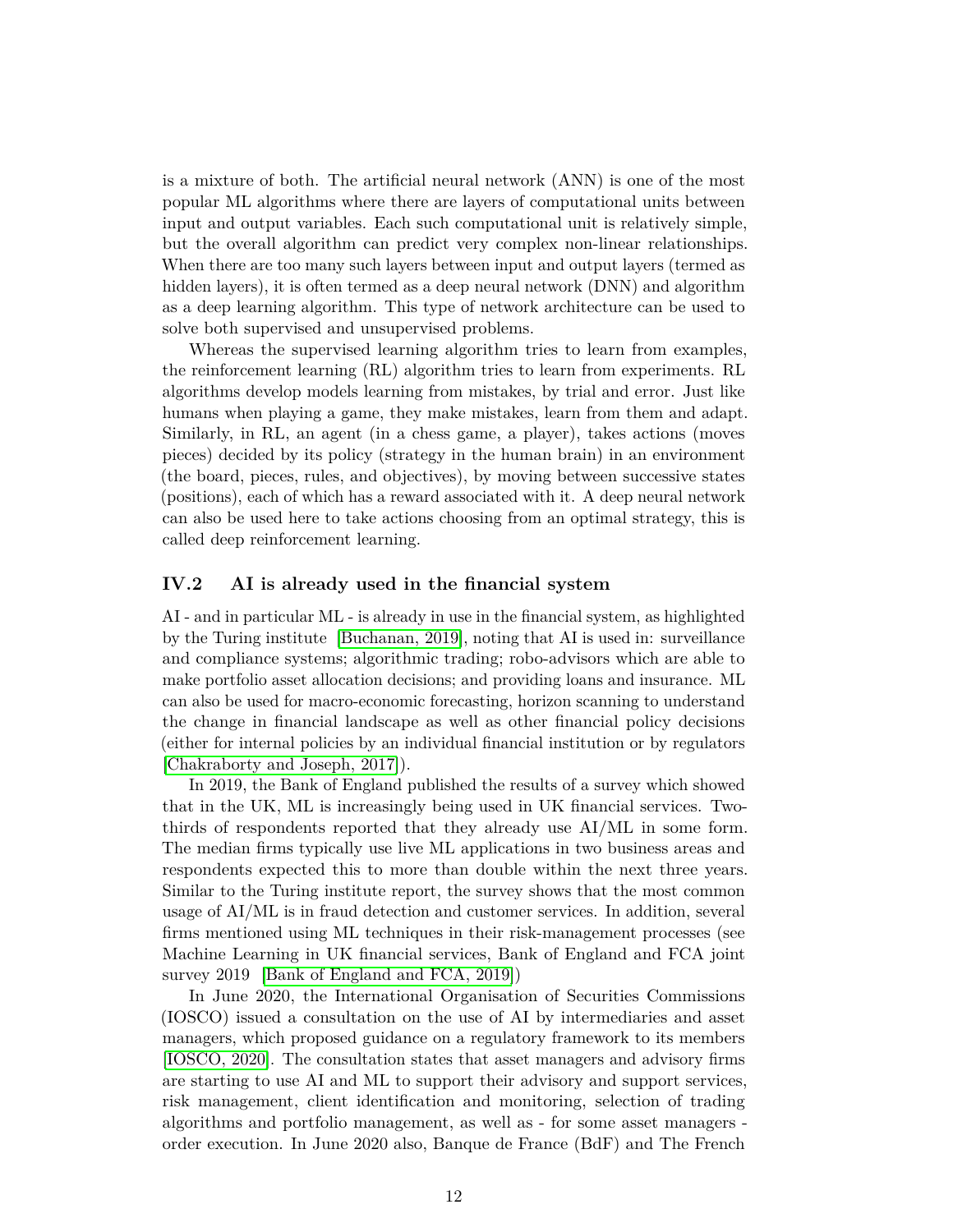

<span id="page-14-0"></span>Figure 5: Machine learning algorithms make decisions without being explicitly programmed. Source: Box 1, Machine Learning in UK Financial Services, [\[Bank of England and FCA, 2019\]](#page-32-0)

Prudential Supervision and Resolution Authority (ACPR) published a discussion paper focusing on example usages of AI in credit scoring, surveillance (eg. antimoney laundering) and customer protection [\[Dupont et al., 2020\]](#page-33-5).

#### **IV.3 How is AI different from conventional software?**

We argue that the processes for validating conventional software explained in Section [III](#page-8-0) are not wholly applicable to systems that implement artificial intelligence. As mentioned in [IV.1,](#page-12-2) AI is the theory and development of computer systems able to perform tasks that previously required human intelligence. AI is a broader field, of which machine learning or ML is a sub-category which enables the system to learn such tasks automatically. This contrasts with more traditional so-called "rules-based software algorithms" where human experts explicitly decide what decisions will be taken by the software and under which circumstances (Figure [5\)](#page-14-0).

There are three important aspects to this making AI based systems different from traditional systems:

- 1. First, as we argue below, the use of data to train computers to make decisions, makes ML based software development very different from other software development approaches that generally build and implement IT system solutions in response to formally documented requirements.
- 2. Second, ML is getting more attractive for the use-cases dependent on data that is otherwise difficult to analyse, e.g. unstructured data. For instance, this could be data from news sources, satellite images or social media. "Unstructured data" has very few pre-defined meanings. Modern ML models have proven very effective at extracting meaning from such data (e.g. classifying images), but in many applications, it can be harder to validate. Many such use cases are not really addressed by traditional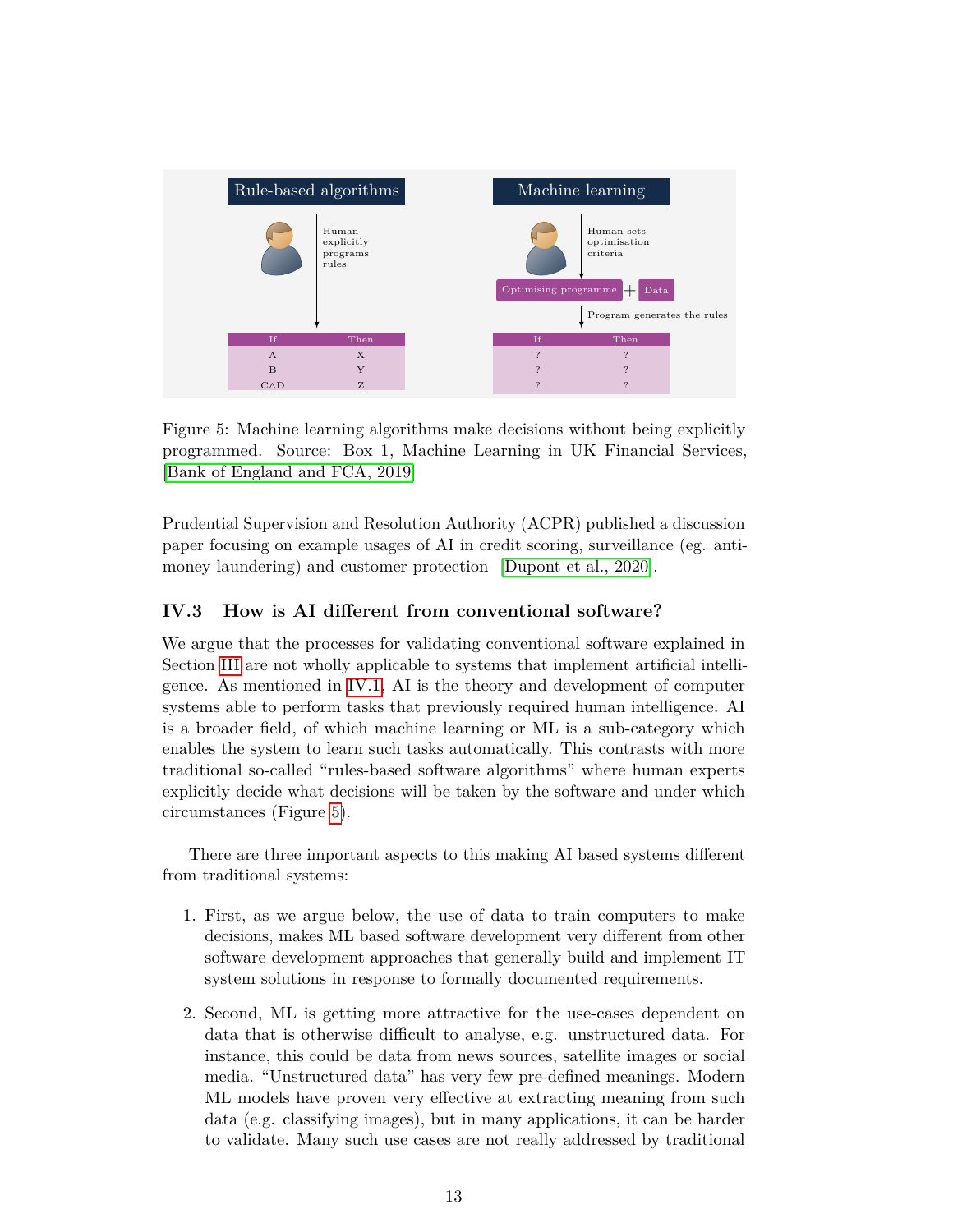software and hence, there is no use case specific validation approach that is well-established.

3. Third, following from the points above, ML is also attractive for highly complex applications. It has been shown to be very successful at natural language processing, image recognition and optimisation in highdimensional spaces (including financial applications). An example of this could be a situation where a bank aims to identify what is the lowest cost to execute a trade and corresponding strategy, given a number of constraints (e.g. order size and timeframe). There are multiple dimensions to this, such as exact timing, splitting up the trade into smaller parts, and multiple trading venues where it could be executed. In such a context, where there are multiple "moving parts", finding the optimal strategy becomes a complex problem to solve. Software used for such complex applications is inherently harder to validate than software solving simple problems.

Many of the challenges raised through ML approaches are novel to the software engineering community. Methods to address them are not yet fully available whilst the deployment of ML is rapid and extensive. In the absence of tangible solutions to ensure ML techniques have the appropriate controls, this deployment could give rise to concerns especially when it affects critical applications, such as the regulated financial services sector.

In the following sections, we discuss the challenges AI introduces for software validation in more detail.

#### **IV.4 Potential challenges for AI software**

#### **IV.4.1 Issue 1: Lack of clear requirements for AI**

The traditional Software Engineering approach is to devise very high-level requirements, and then refine them with an increasing level of detail. Software outputs can then be checked against such detailed (or "low-level") requirements (Figure [6\)](#page-16-0).

Requirements highlight the inputs and outputs of individual software components, and what correct execution looks like. This implies also specifying what the software should not do. They constitute a set of rules for the IT system, against which it can be tested. Software that has been successfully tested against its requirements can be said to be verified. This means it has been established that the system works as intended for the specified cases.

**Example of a credit assessment IT system with and without ML** For instance, a high level system requirement may be: the IT system has to determine the creditworthiness of a customer. The high level requirements would be to capture details of the customer and process them to arrive at a credit score. The lower level requirements would be to (i) capture relevant details including identification details (e.g. National Insurance Number, name and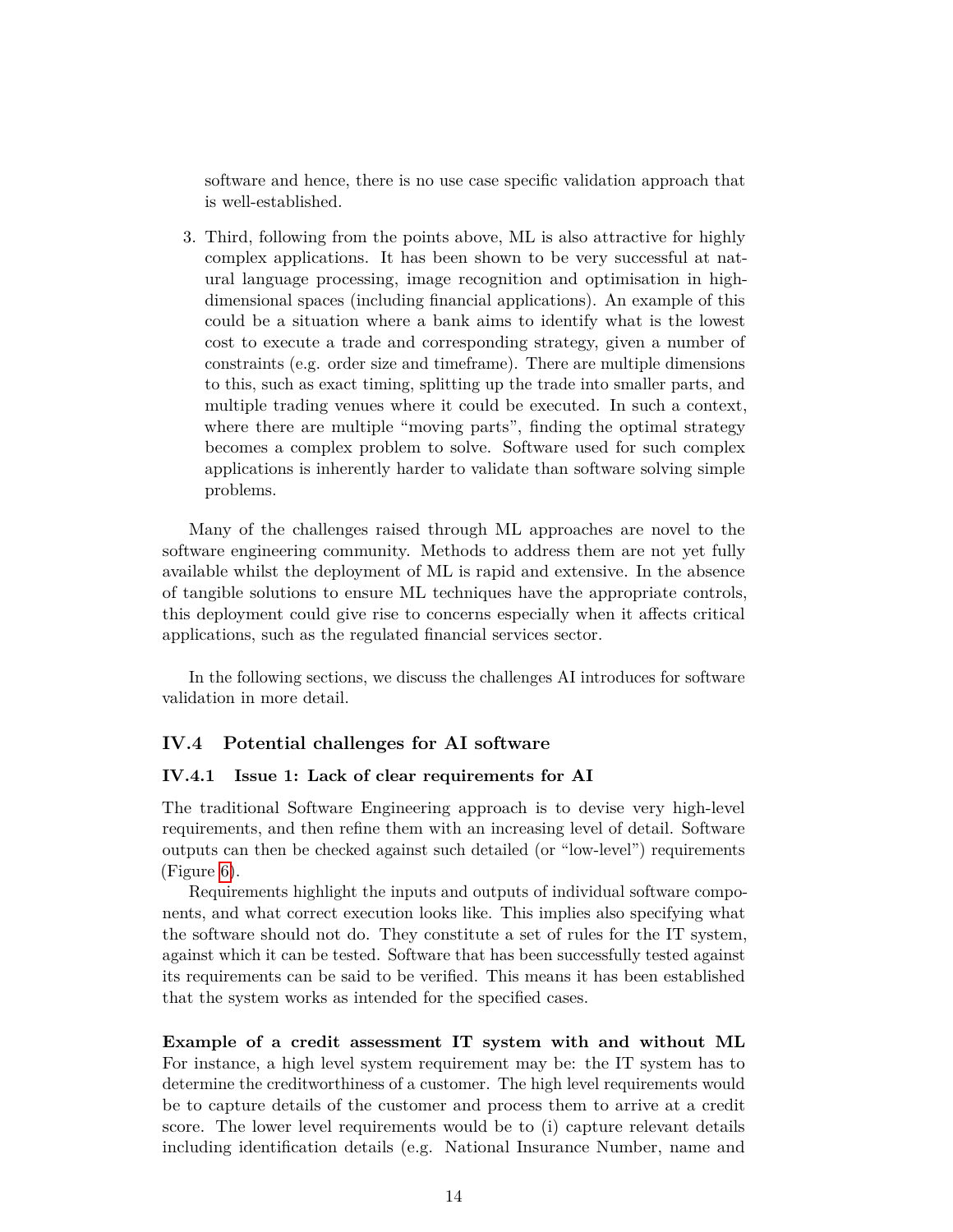

<span id="page-16-0"></span>Figure 6: Requirements for software engineering. Source: Authors

address), income and credit reference agency inputs; (ii) calculate a probability of default using a pre-determined methodology using static factors as input; and (iii) generate a score that can be used to determine whether to lend to the customer and what terms and conditions to apply.

To test for example step (ii) in this case, one would back-test (to verify whether the pre-determined methodology would have captured the right credit score for past clients) or check sensitivity (e.g. plot how the probability of default would change vs. different statistical factors). Another test would be to check that for a set of factors on the extreme ends of the low and bad probability of default, the probability of default output is at the right end of the spectrum. An ML based software will calculate the probability of default using statistical regression based on a large database of clients and their credit scores, as well as any other data deemed necessary for its learning by the developer. It would evolve when the data is updated and calculate the probability of default based on an increasingly complex decision tree which is likely to be non-linear. It is clear therefore that to test whether ML based software produces the desired outcomes one would have to design more advanced tests. During such testing, what should be the acceptable range of performance for each evaluation criteria (e.g., minimum percentage of bad customers to be identified correctly by the model on a benchmark data set) to get the ML model approved, are often inconsistent across different firms. Although for the credit risk assessment there are some well established guidelines by regulators (e.g., policy statement PS11/20 on Credit risk: Probability of Default and Loss Given Default estimation [\[PRA, 2020\]](#page-36-0)), for other similar applications, for example, pricing, there are very few.

**Machine learning systems are hard to test** Despite the widespread adoption of ML systems, they often exhibit unexpected behaviours. For instance, image recognition systems that work well in most cases may grossly mis-classify certain objects. For example, for an AI system within a self-driving car, obstacles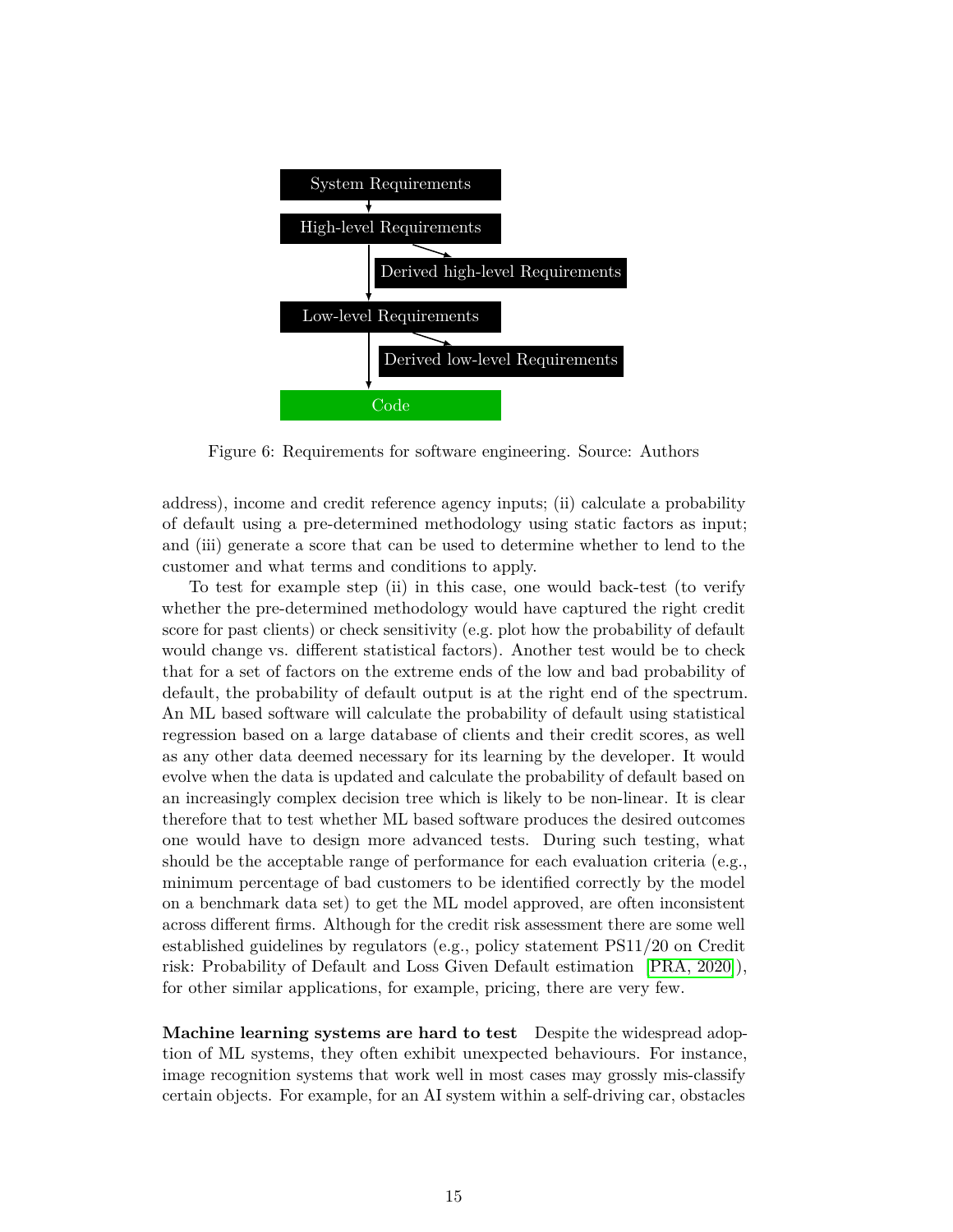can be mistaken for a marking on the road  $9$ . Usually such an error should be ruled out through a requirement that is clearly tested against.

But for many other ML cases, such exception cases can be very hard to identify and test for. ML models are tested on test sets, often very similar to the ones that they have been trained on. However, special or low probability cases would need to be part of the test set in order for an artificial intelligence to know how to address them and finding such test cases can be challenging. That means verifying an ML model against requirements is fundamentally constrained by the nature of the test data set. On the other hand, many rules learned by the ML model may not be verified in the test set and thus their behaviours remain unknown throughout the model validation process.

In theory, synthetic data could be generated to test for such corner cases that lead to unexpected behaviour. In practice, for large-scale systems with millions of parameters it may not be possible to comprehensively test for such cases (see [\[Pei et al., 2019\]](#page-36-3)). Hence, the key challenges in automated systematic testing of large-scale ML systems are mainly (i) how to trigger different parts of an ML system's logic to uncover different types of erroneous behaviours, and (ii) how to identify erroneous behaviours of such a system without checking for specific corner cases.

**The problem gets exacerbated with "end-to-end" ML systems** Additional complexity is introduced in machine learning systems that are more "end-to-end". This refers to an architecture in which a single trained component is implemented to perform an activity that would usually be done by multiple, interacting components. Particularly in a reinforcement learning framework, as in figure [7,](#page-18-0) where the agent is learning by experimenting with the environment, the whole sequence of actions and strategy corresponding to that could be made end to end by training a big complex deep neural network. For instance, an AI system can try to learn optimized trading decisions for a high-frequency trading environment with a complex information set, by trying different strategies in a simulated but realistic trading environment.

The implications of this choice of architecture for software validation are stark. Because, there are often no meaningful low-level requirements to capture in such framework and hence, support validation. Everything is learned and implemented end to end and often too complex to understand which section is doing what and why. Validation for a trained system like this can be done by means of a test environment with simulated inputs (separate from the training environment) and trialing in a real environment without making any realistic action (e.g., check what trading decision the AI system will make without actually executing the trade). This type of validation in a formal set up (with proper train, test and validation environment) is generally still very novel for the financial sector.

In such complex use cases with highly specialised AI systems, existing procedural, organisational (incl. managerial) and technological frameworks for

<span id="page-17-0"></span><sup>&</sup>lt;sup>9</sup>see for example study by labsix (MIT students lab) on adversarial objects fooling AI [here](https://www.labsix.org/physical-objects-that-fool-neural-nets/) or research referred to [here.](https://www.wired.com/story/researcher-fooled-a-google-ai-into-thinking-a-rifle-was-a-helicopter)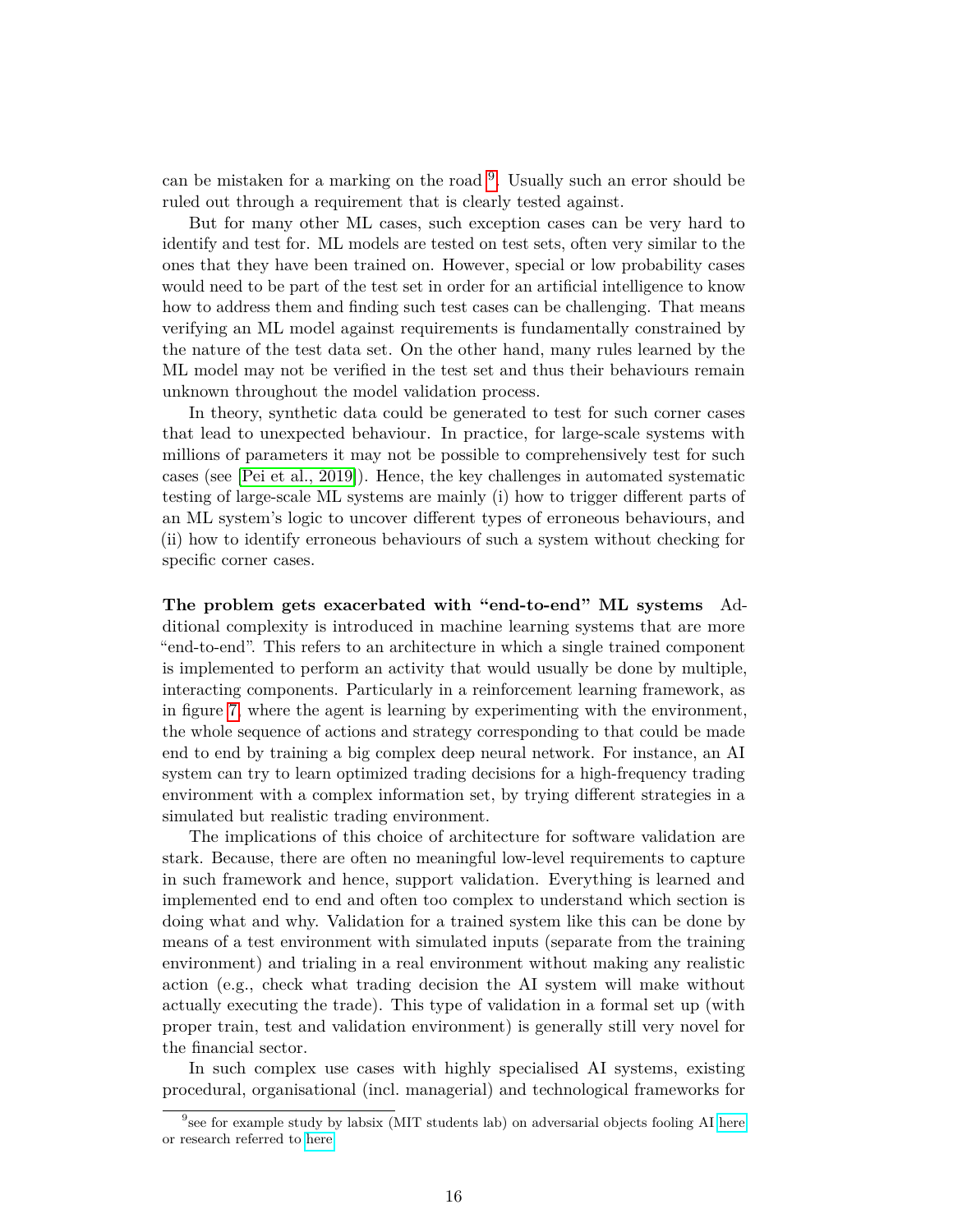

<span id="page-18-0"></span>Figure 7: The agent–environment interaction in reinforcement learning. Source: Drawn by Authors from standard reinforcement learning literature [\[Sutton and Barto, 2018\]](#page-37-4)

iterating software requirements are not quite applicable. In particular, static design methodologies might not be compatible with such non-deterministic ML techniques. This means that building the right test case at inception would become critical and that a wide range of test data (or inputs for simulated test environments) would need to be selected and maintained, in line with the self-learning evolution of the algorithm. But in practice, this is often too difficult to make them representative for the required production use-case. As a result, for many such ML applications, the desired behaviour of a component cannot be effectively expressed and tested as we can do with traditional software logic (see [\[Sculley et al., 2015\]](#page-37-5)).

**Potential solutions** There is an emerging view in the literature of developing methods that are able to find corner cases through an informed search. That means, rather than iterating through all possible inputs, the methods "strategically" look for areas that have not been covered by the training set. They then employ methods that generate novel data points that "fool" one system but can be checked by other "checker" ML systems. However, our view is that such approaches are still in their infancy, and further work is necessary. In general, stressed testing with extreme inputs has been quite popularly used in traditional statistical models for a long time, which can help for some ML models as well.

Another potential solution is, trialing the new complex ML systems for a fairly long period to identify any such real-life corner cases. During the trialing period, the existing non-ML rule based system can be used for primary decision making, but the new system can still be used as a challenger system to compare both the outcome. This "parallel running" of the ML system can be used to validate its outputs, help to build the end-user's trust and ability to use it, and iron out any potential issues related to extreme or unknown scenarios.

Finally, to ensure that the ML system is not making drastic decisions from unexpected or unanticipated inputs, a proper ongoing monitoring system should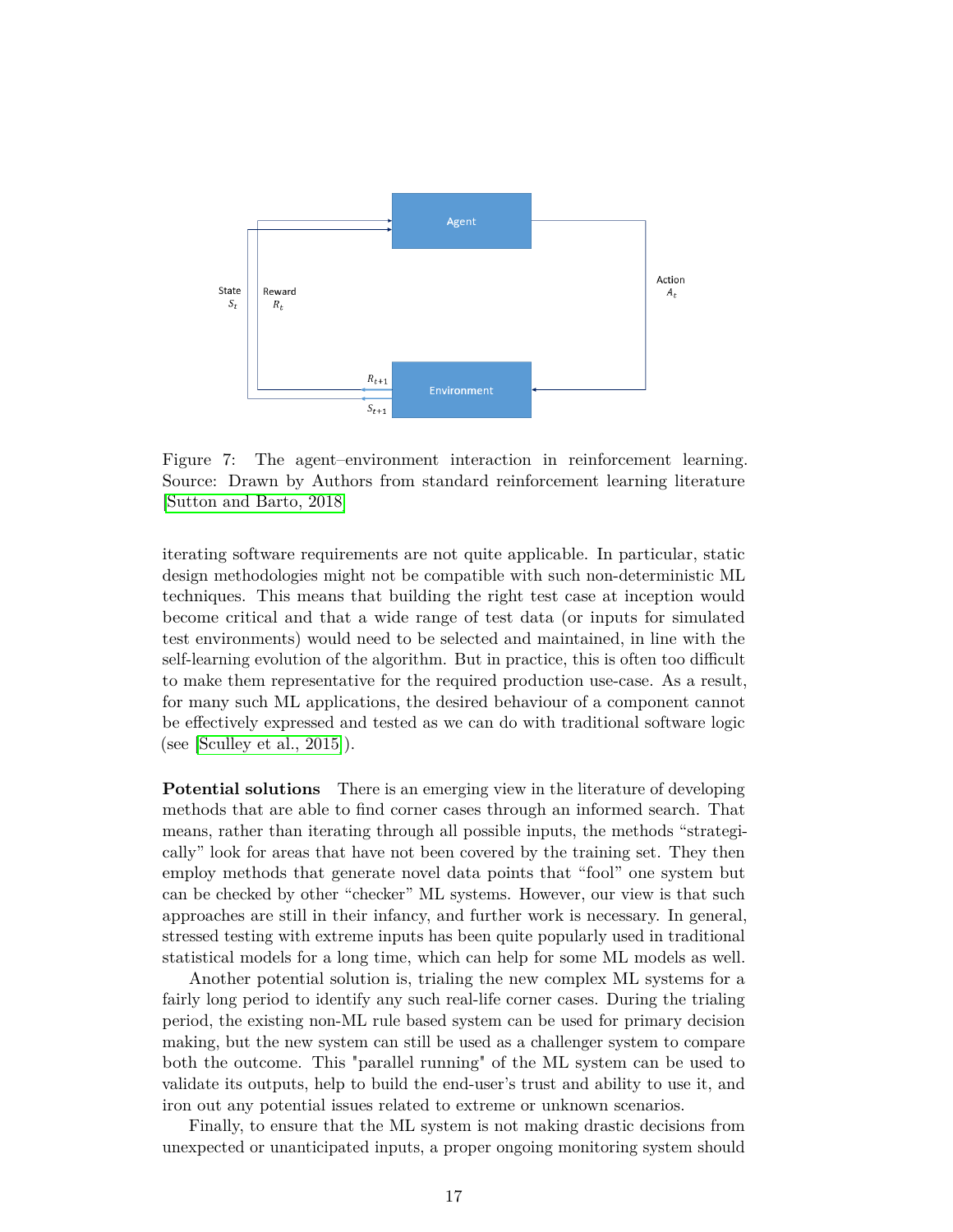be in place for live usage. In general, during the actual ML modeling, the model developer should potentially provide the range of inputs within which the system can perform more reliably. If more extreme inputs are experience during live use, the ongoing monitoring system should flag that immediately and let some domain experts look into the situation to override the decision made by the ML system if needed.

The next two sections focus on data validation and explainability.

#### **IV.4.2 Issue 2: Lack of explainability and diagnostic tools for AI**

Financial institutions must comply with regulatory expectations and specific regulations when performing regulated activities. For example, assessing the appropriateness of specific financial services or products for individual customers must be performed in compliance with MiFiD II. Financial institutions therefore must be able to formally explain the basis of such decisions, being required to provide evidence on how they comply with regulatory expectations and specific regulations. An inability to do so could expose financial institutions to regulatory fines or some other form of sanction.

As a result, the explainability of any model used to support the provision of financial services, or products, needs to be transparent to regulatory scrutiny so that the financial institutions can assure themselves that they are compliant with regulatory expectations and relevant regulations. Additionally, regulators can also satisfy themselves that the financial institutions that they regulate are compliant with relevant regulations.

This expectation extends to AI and ML models that support the provision of financial services, or products. It may also extend to AI or ML models used by financial institutions to manage their operations and finances given that regulators have expectations regarding their financial and operational resilience. Similar to any statistical model, if the AI or ML model is making judgments on the basis of a misinterpretation of data used to train it, it would be reasonable to expect that a financial institution needs to be able to identify this deficiency and rectify it as soon as possible. And during real world usage, the model's output should be complying with regulatory requirements.

In rule-based software systems, existing diagnostic tools detect aspects or specific components of the system that may lead to similar problems coming from misinterpretation. For instance, if software produces an undesired result, the exact component that was faulty can be identified, and the code changed to address the issue (Figure [8\)](#page-20-0). More generally, it is possible to rule out classes of undesired behaviours for traditionally engineered software.

Building an ML system equivalent to that where each section or component is clearly understood, is more difficult. As presented by [\[Carvalho et al., 2019\]](#page-33-6), these algorithms can become so complex as to be a black box in terms of the decisions they make. This can prevent a human, expert, or nonexpert from being able to verify, interpret, and understand the reasoning of the system and how particular decisions are made.

AI systems often include large, non-parametric ML techniques which make them very hard to clearly disentangle and understand which sections of them are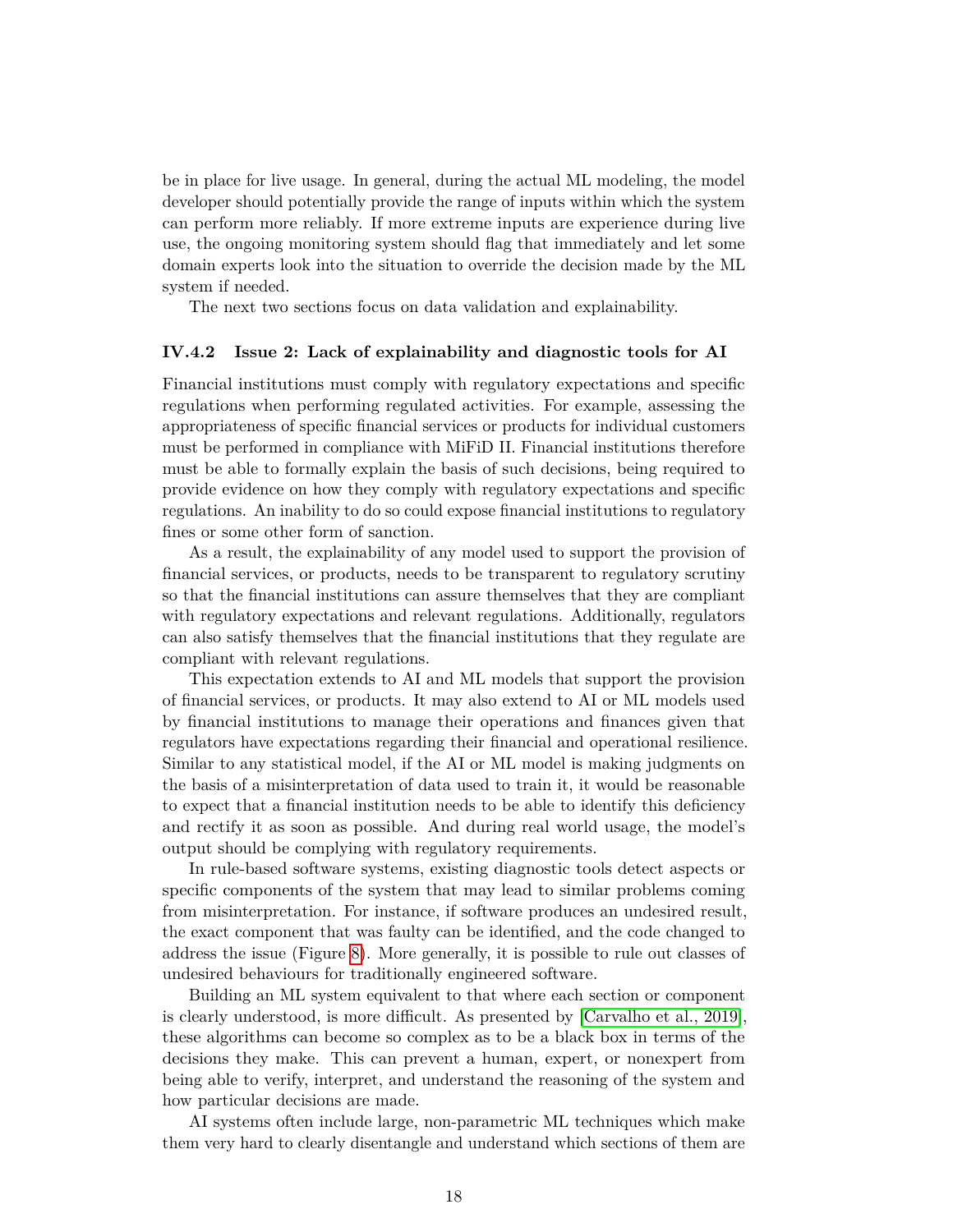

Figure 8: Stylised representation of a rule-based system. Source: Authors

<span id="page-20-0"></span>

<span id="page-20-1"></span>Figure 9: A small tree-based ensemble model already can be hard to explain. Source: Authors visualisation based on existing literature of decision tree based models

responsible for certain outputs. For instance, Figure [9](#page-20-1) shows a relatively small tree-based ensemble model, which is at the less complex end of the machine learning spectrum. Such models can contain hundreds of trees in practice, whose results get averaged statistically. However, even with a small number of trees, it is difficult to fully explain the model and the importance of different trees and their sub-components in plain English. Due to this type of complexity of the models, their predictions are often difficult to explain and reverse engineer. It is thus not possible to know why exactly something has gone wrong. This, in turn, means it cannot be easily fixed.

This is sometimes referred to as machine learning's "black box" problem. It is important to note that even if ML models are available for inspection, their size, interconnected nature and complexity make it difficult to explain their operation to humans. For example, an ML model used to predict mortgage defaults may consist of hundreds of large decision trees deployed in parallel, making it difficult to summarize how the model works intuitively. Regulatory authorities have also identified this issue. For instance, the Financial Stability Board (FSB) highlighted in its 2017 report [\[FSB, 2017\]](#page-34-4) that the lack of interpretability or "auditability" of AI and machine learning methods could become a macro-level risk. Similarly, a widespread use of opaque models may result in unintended consequences. IOSCO (see [\[IOSCO, 2020\]](#page-34-3)) raised some of these concerns in its June 2020 consultation paper, in particular, on the usage of deep unsupervised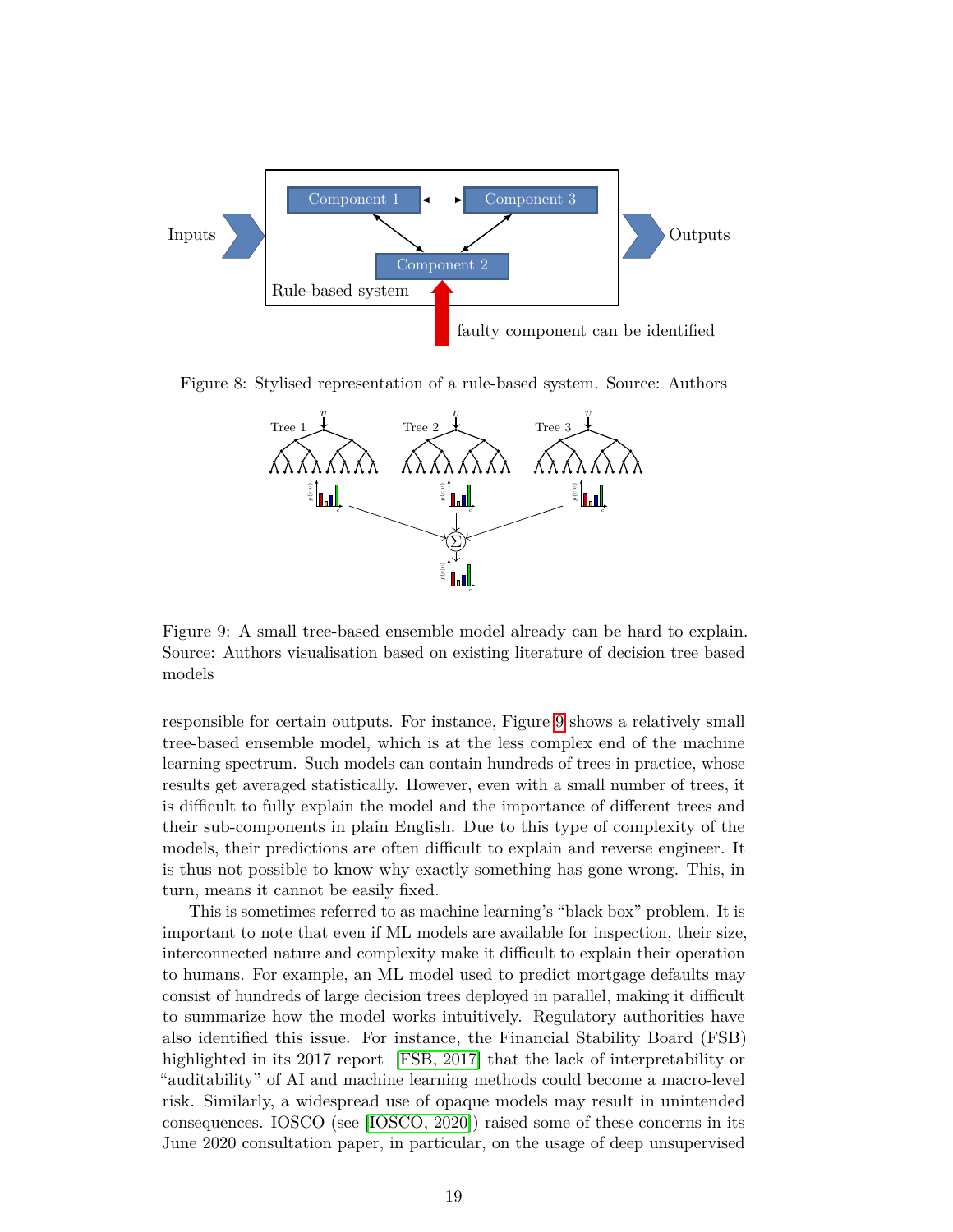learning algorithms which are at the more complex end of the ML algorithms spectra.

Beyond the algorithms themselves, the operating system and process of an AIdriven software needs to be transparent to ensure that the AI is both trustworthy and can be used responsibly. A more recent publication by the Alan Turing Institute has also raised [\[Ostmann and Dorobantu, 2021\]](#page-36-4).

The explainability of a model can help us to examine whether it has correctly interpreted inputs to make decisions or learned from some co-occurred information that exist widely among biased training data [\[Du et al., 2020\]](#page-33-7). To illustrate this specific issue, we will use an example from AI that recognises images. For instance, in an algorithm that identifies cats in images, the developer may not be able to know if the algorithm truly learned the features of a cat, or whether it learned a feature that co-occurred in all pictures in the training set. For instance, if all pictures of cat in the training set were taken on or near a couch, that may be the distinguishing feature that the algorithm uses. In this case, the developer might not be able to know that the algorithm was right, but "for the wrong reasons". This is often termed as "shortcut learning" and difficult to avoid.

**Potential solutions** Explainable AI is an active area of research and some recent developments [\[Lundberg and Lee, 2017\]](#page-36-5) are already showing promise. Such techniques help to understand which factors were most important in a decision-making process. They can indicate when models ignore important parts of the training data set or are learning the "wrong solution". As compared in the paper mentioned above, Shapley values (SHAP) and LIME are the two popular measures used in this context. The Shapley value, the idea borrowed from game theory, is a solution concept to fairly distribute both positive and negative impacts of different factors to predict the target variable when those factors are working in coalition. The LIME technique attempts to understand the impacts of different factors in the model by perturbing the input of data samples and understanding how the predictions change. In their paper [\[Lundberg and Lee, 2017\]](#page-36-5), the authors show that Shapley values provide the guarantee of accuracy and consistency whereas LIME is actually a subset of SHAP but lacks the same properties. Hence, in situations where the regulation requires explainability, e.g., "right to explanations" related to credit scoring, the Shapley value could be the only legally compliant method, because it is based on a solid theory and distributes the effects fairly among input features. However, further exploration and discussion with the regulators will be needed in this regard.

It is worth noting that there are a few disadvantages of the aforementioned techniques. Firstly, it can be computationally very expensive to implement these quantification measures. Whilst it is possible to narrow down to a few inputs on the basis of human decisions, explanations quantified using Shapley values always use all the input features, and therefore prove costly. Secondly, it might be difficult to explain these techniques themselves.

There is existing research work on this topic [\[Lundberg and Lee, 2016\]](#page-36-6), that has tried to improve current practice, and this remains an active area of research.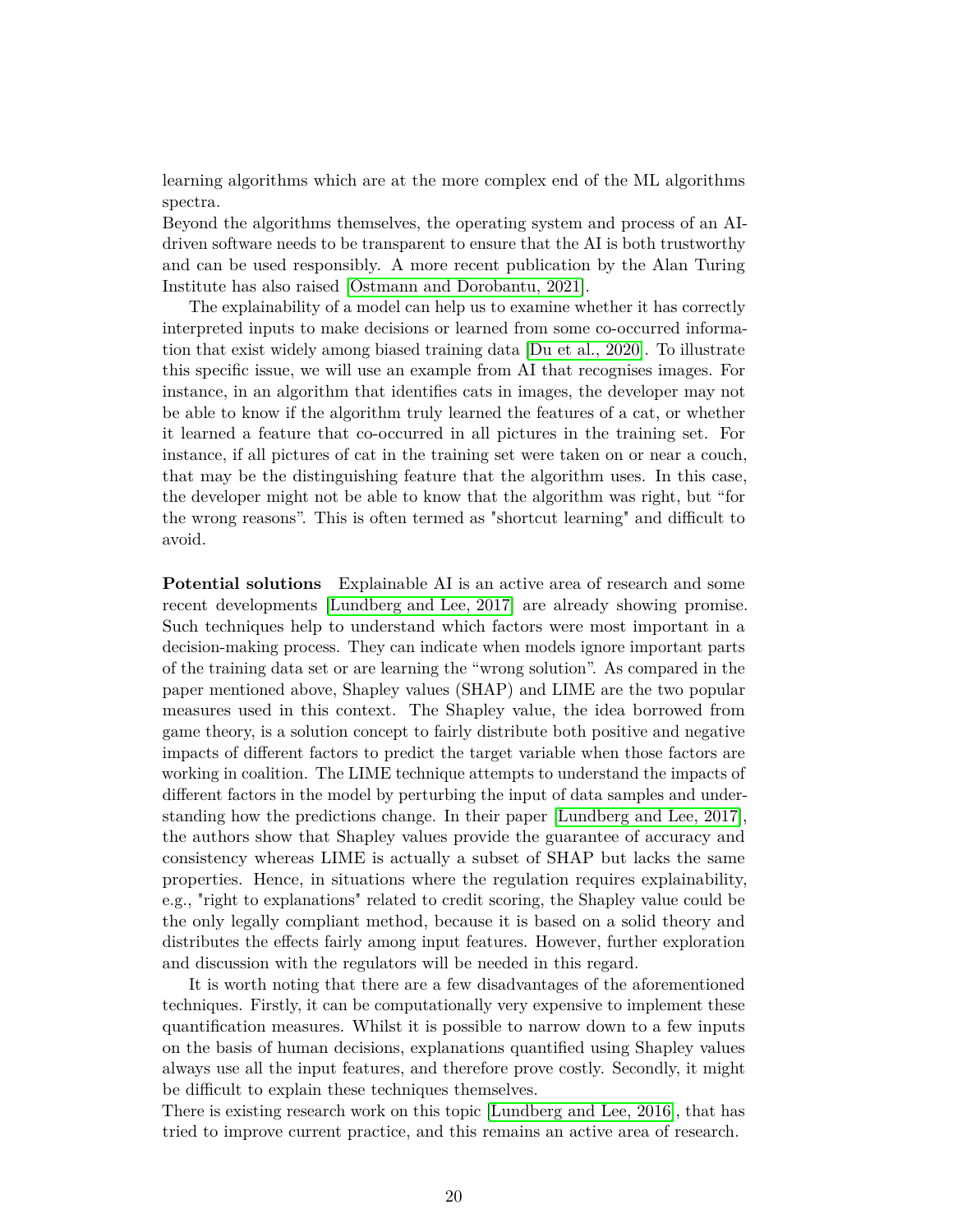If it has become clear that the algorithm was right "for the wrong reasons" it may still not be clear or straightforward how to fix the issue. For instance, as described in the above example, if a problem with the training data is identified, currently, re-training with new datasets can be the only way of addressing the bugs in trained models.

In their work on Machine Learning Interpretability: A Survey on Methods and Metrics [\[Carvalho et al., 2019\]](#page-33-6), the authors compared a wide set of interpretability literature and methodologies, and concluded that one of the key challenges around it is its subjectivity as a concept. The authors argue that interpretability is a very subjective concept and, therefore, hard to formalize or quantify. They also refer to [\[Mills and Keil, 2004\]](#page-36-7) to state that explanations may highlight an incompleteness, and that interpretability can and should be used to confirm the key criteria that one may wish to optimize. Five main areas that could be improved by good interpretability are, Fairness (to ensure that predictions are unbiased and do not implicitly or explicitly discriminate against protected groups), Privacy (to ensure that sensitive information in the data is protected), Reliability/Robustness (small changes in inputs do not cause large changes in outputs), Causality (by focusing on silo causal relationships e.g. human-AI), and Trust (it is easier for humans to trust a system that explains its decisions rather than just providing the decision). A complete black-box model can not be considered very good unless it achieves robustness in those five areas.

In general, the importance of interpretability should be taken into consideration during the AI system development phase while the model choices are made. Some models are more opaque than others, and an understanding of priority for specific use cases can lead to a more rational use of AI. Finally, even if the model is opaque or "black box", it can still be used as a challenger model until its actions are better understood as mentioned before.

**Beyond interpretability: the issue of entanglement** In order to understand the issue properly, we will try to better understand the concept of entanglement as explained by [\[Sculley et al., 2015\]](#page-37-5). Let us consider a system that uses input features  $x_1, \ldots, x_n$  in a model. If we change the input distribution of values in  $x_1$ , even slightly, the importance, weights or influence of the remaining  $n-1$  features may all change. Adding a new feature  $x_{n+1}$ can cause similar changes, as can removing any feature  $x<sub>i</sub>$ . So in that sense, no inputs are ever really independent. The paper refers to this as the CACE principle, i.e., Changing Anything Changes Everything. CACE applies not only to input signals, but also to hyper-parameters, learning settings, sampling methods, convergence thresholds, data selection, and essentially every other possible tweak related to a robust ML model design.

The problem gets exacerbated further, if the individual ML-based components are put together, constituting a system of interacting ML components. In such systems, components can have complex influences on each other. When the quality of a component's outcomes depend on the output of previous components, blame cannot easily be assigned to individual components without decoupling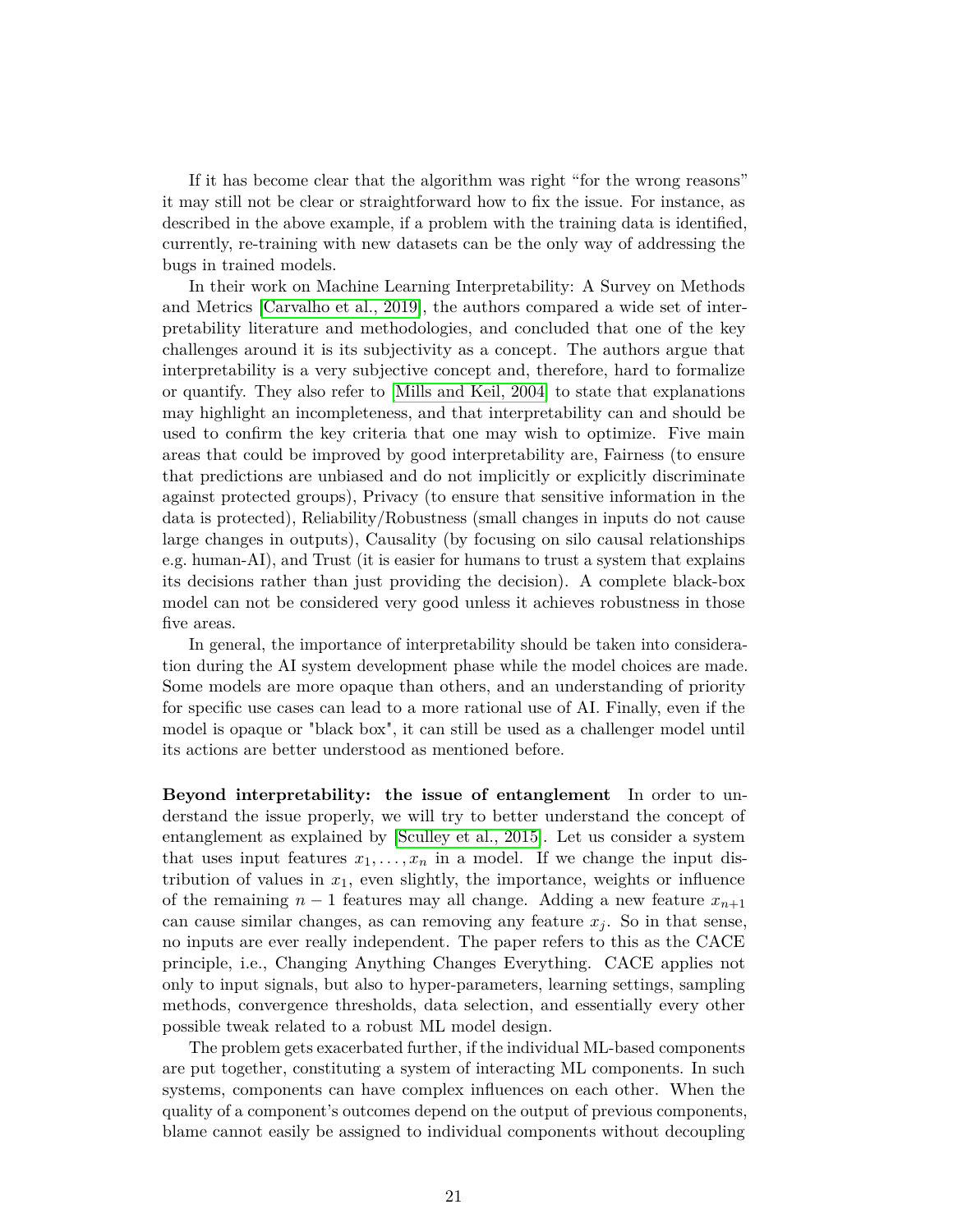imperfection problems in component inputs [\[Nushi et al., 2017\]](#page-36-8).

**Potential solutions** One possible mitigation strategy is to isolate models and decompose them in smaller sets to explain a decision. But this approach is only useful in situations in which sub-problems could be split into several sub-sets and where the errors in the component models are uncorrelated [\[Sculley et al., 2015\]](#page-37-5). In general, it could also be mitigated in the ML system design stage. The main problem in hand can be segmented in mutually exclusive and collectively exhaustive problems solved by separate but comparable ML components, where dependency among components can be minimized. However, for all problems such segmentation may not be possible without sacrificing model performance or accuracy.

**Accuracy or robustness?** More generally, we view that in most of the cases there will be a trade-off between accuracy and robustness in AI based software, which will make it more difficult to test and explain. Accuracy measures how correctly the model can predict the target variable. On the other hand, robustness measures how much an algorithm is able to cope with input errors or extreme values during execution. Artificial intelligence algorithms usually make decisions via optimising across a number of variables to achieve a given objective. It is generally not feasible to get an optimal output across a whole input space, without compromising robustness [\[Su et al., 2018,](#page-37-6) [Zhang et al., 2019\]](#page-37-7). That means, if a model (which is more complex or powerful) has high accuracy, it can capture signals from different input variables quite nicely. But it also means that the model prediction can simply blow-up (i.e., give some extreme impractical predictions) if some of the inputs receive extreme values, potentially outside the input range the model is trained on. So the model is not very robust to handle noisy or extreme values. On the other hand, if another relatively simple model is robust enough to handle such extreme values, it is less able to capture all the subtle input signals needed to make a very accurate prediction.

As an example, a deep neural network that is trained to classify images might use low-level details (say a texture) to identify an object, delivering high accuracy. However, this means that a semantically irrelevant permutation of this low-level texture will result in misclassification, which means that the classifier is not robust. Given the increasing use of image processing for KYC by FinTechs and neo-banks, we need to be aware of the challenges. At the time of writing this paper, the research into the trade-off between accuracy and robustness is still a nascent field, and we still do not have good answers on how this trade-off could be improved, but we note that this problem was examined by an EU commission technical report. The report notably recommends adopting transparency at the conception stage and emphasizes the need for an explainability by design approach [\[Hamon et al., 2020\]](#page-34-5). This accuracy vs robustness trade-off becomes more complicated to identify or understand in some of the modern ML techniques, e.g., deep learning and First and Frugal tree [\[Luan et al., 2011\]](#page-36-9). The same model could actually be highly accurate for a given set of inputs and highly robust for another . Hence, someone can argue that such trade-off mentioned above does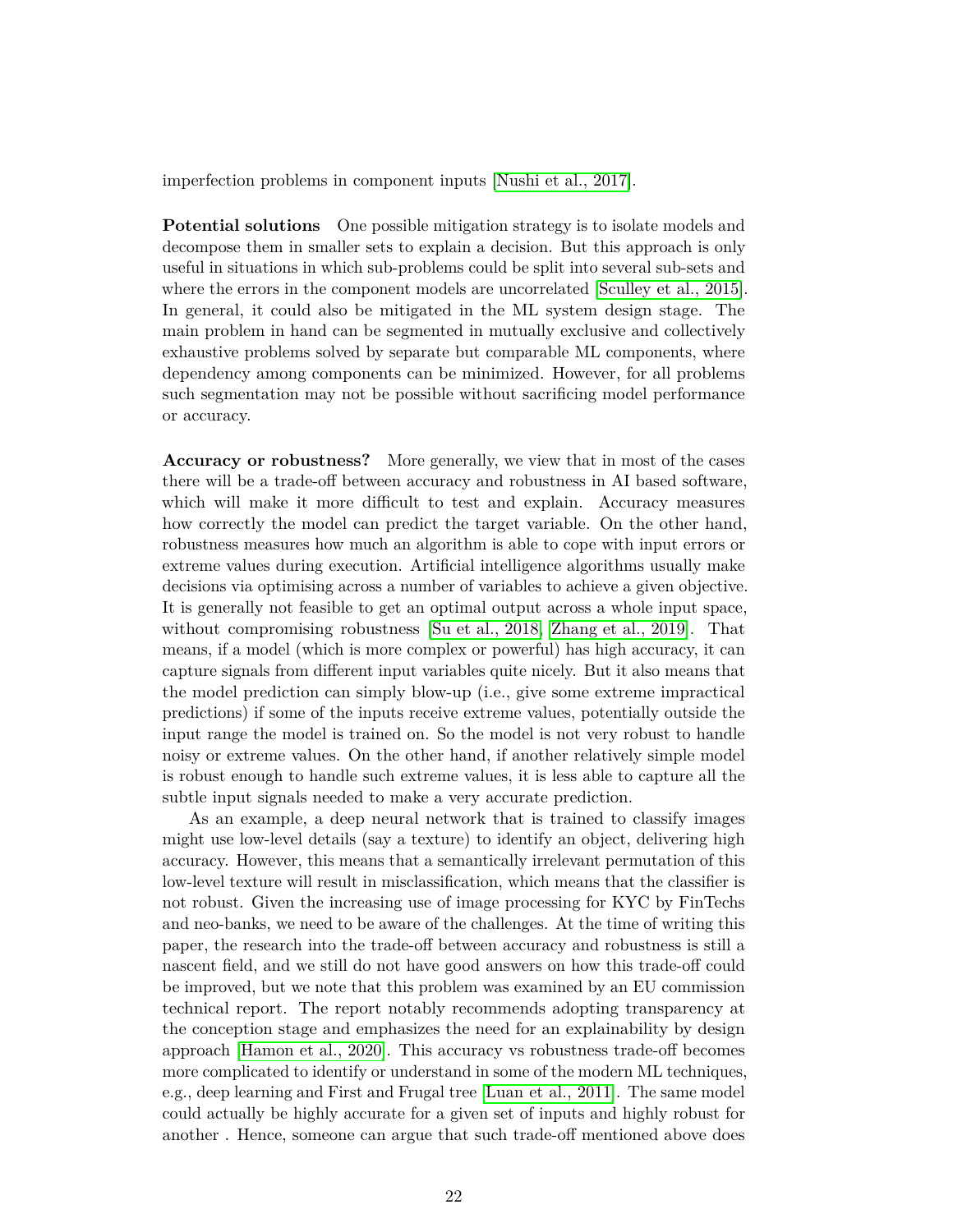not actually exist or at least, is not model dependent. For most of the use cases and popularly used models, we believe that it is important for the ML model developers to be careful about this trade-off. And more generally, it is useful to be aware of different schools of thoughts related to this.

**Potential solutions** In general, it is important to adopt a definition for ro-bustness and accuracy<sup>[10](#page-24-0)</sup>, given the importance of both of these measures for AI-based software. Robustness will be taken to refer to the capacity of software to remain unaffected by small variations in test or live conditions, and accuracy to refer to how closely the software's output aligns with the expected output or the realised output (the latter being output generated by back-testing). Such validations and testing are generally difficult to accomplish by using a simple tick-box approach. Hence, an agreed framework to measure them can be useful. Use of a cross-validation approach together with stress testing the models with extreme inputs can often be very effective.

#### **IV.4.3 Issue 3: Difficulty of data validation when using ML**

To understand this issue better, let us take the example of complex derivative pricing software for a given derivative. The model would use a snapshot of everyday data to calibrate and calculate a price. There will be model risk associated with the way the price is calculated, and proper validation of the input data used to perform the calibration will be necessary to ensure that it is reliable and within the right range (usually performed by an independent reviewer). That price will then be used by a human to quote transactions, or by algorithms to manage risks. In a machine learning based software scenario this process would be quite different. The machine learning algorithm would look at a broader dataset of information including: historical prices ranges, any input model settings, and may also include relevant news and timing information. This data will be used by the algorithm to learn how to price the derivatives and risk manage it dynamically. It is no longer sufficient to verify that a given data snapshot of a few variables is reliable. Now, a whole evolving dataset needs to be validated to ensure that the machine learning algorithm does not learn in a skewed way (specially when the training data is imbalanced, i.e., more or less data for certain price ranges it is predicting). Data therefore plays a critical role in ML. Every ML model is trained and evaluated using datasets, and the characteristics of these datasets will fundamentally influence a model's behaviour. A model is unlikely to perform well in a live environment if its deployment context does not match its training or evaluation datasets, or if these datasets reflect unwanted biases [\[Gebru et al., 2018\]](#page-34-6).

In recent examples concerns were raised when it was shown that ML models can reproduce or amplify unwanted societal biases reflected in datasets. Much like

<span id="page-24-0"></span><sup>&</sup>lt;sup>10</sup>The trade-off between robustness and accuracy in machine learning techniques is a nascent field of research. See for example "Is Robustness the Cost of Accuracy? – A Comprehensive Study on the Robustness of 18 Deep Image Classification Models" , 2019 (Dong Su, Huan Zhang, Hongge Chen, Jinfeng Yi, Pin-Yu Chen, Yupeng Gao) [here](https://arxiv.org/abs/1808.01688)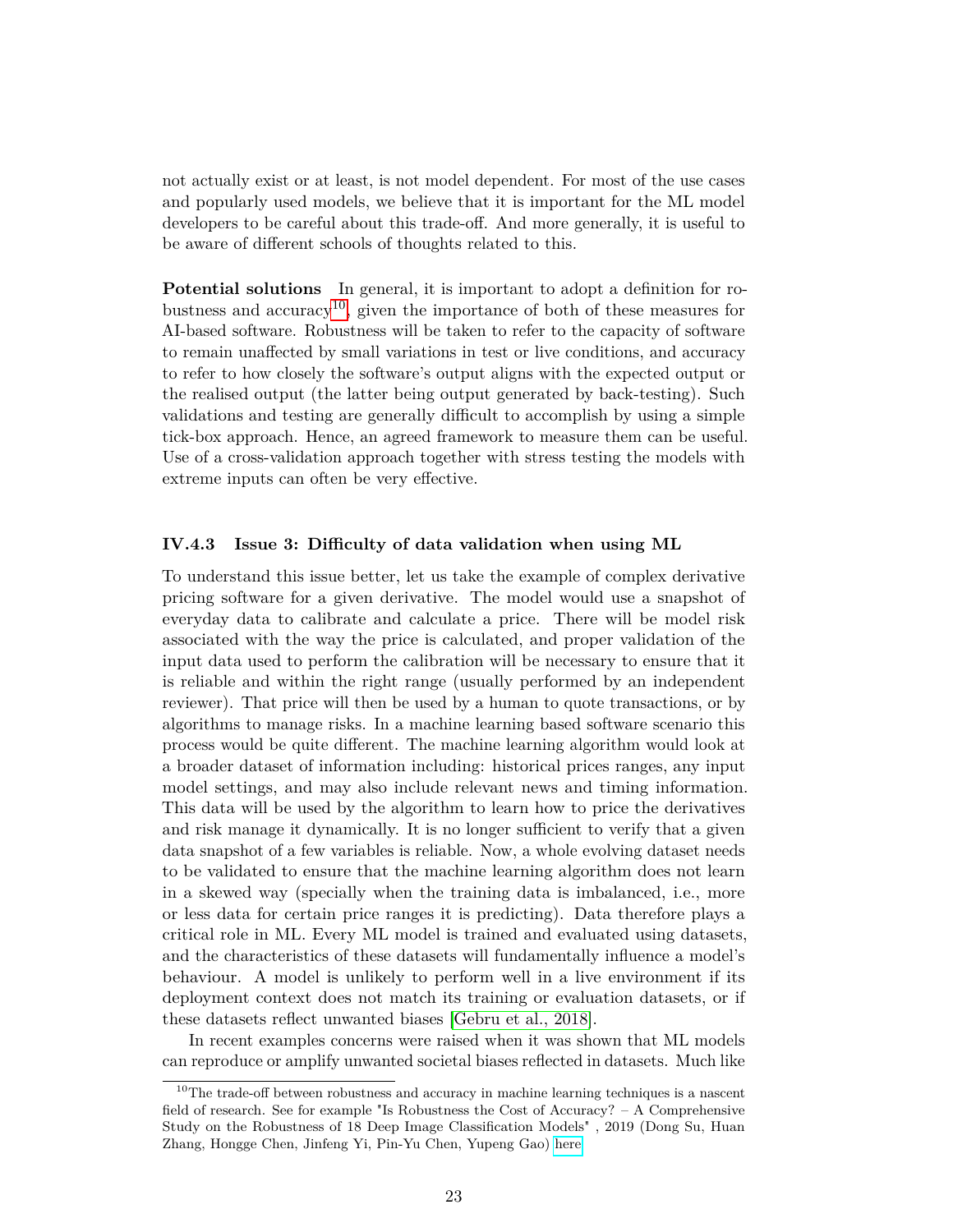a faulty capacitor in a circuit, the effects of these biases can propagate throughout an entire ML system. For example, the authors in [\[Buolamwini and Gebru, 2018\]](#page-32-6) found that three commercial gender classifiers had near-perfect performance for lighter-skinned men while error rates for darker-skinned women were as high as  $33\%$ ; Amazon cancelled the development of an automated hiring system because the system amplified gender biases in the tech industry [\[Dastin, 2018\]](#page-33-8). [\[Holstein et al., 2019\]](#page-34-7) found that many industry practitioners turn first to datasets when problems have been identified, but that the sources of such issues can be difficult to identify.

In summary, datasets become an important modeling factor that needs validation as a key model input, rather than just traditional data cleaning. Standard data validation approaches focusing on data correctness, outlier detection and faulty labels identification may not be enough.

Let us try to understand how the datasets are treated for ML modeling. Generally, input datasets are split into three parts: (i) training data, used to train the model; (ii) validation data, used to calibrate the model settings; and (iii) testing data, used to check its accuracy with unseen data. Given they are cuts of the same larger dataset, the biases in that original data also become part of the test data. And there are relatively few approaches available to validate input datasets to resolve such issues that are very crucial for an ML system validation, e.g., biases, test-set dependency etc.

As such, we view that non-validated data can lead to three types of biases:

- 1. Mathematical bias that comes from the data not being appropriate for the adopted statistical measure to analyse them or from the data being erroneous (for example, mathematical/statistical technique assumes certain patterns or distribution in the input variable which if incorrect or imprecise leads to calibration errors).
- 2. Ethical bias where the disproportional representation within data discriminates against part of a given population on certain (potentially sensitive) characteristics such as race, religion, gender etc. Both IOSCO and the FSB for example view this as an area of concern (Cf. [\[FSB, 2017\]](#page-34-4) and [\[IOSCO, 2020\]](#page-34-3)).
- 3. Decision bias arising due to controls/optimisation constraints from the algorithm settings, governance or controls (this is often related to data snooping, when the model gives the result what we want rather than what it should). This can lead to risks of taking biased decisions that impact the firm/the market.

There is an active discussion around these biases. For example, the areas where AI usage might grow rapidly could be lending, insurance and mortgage attribution. If an ML model is trained on say, 20 years of historic data that, classifies certain attributes as high risk - eg. postcode (see [\[Larson et al., 2015\]](#page-35-3) and [\[Zarsky, 2014\]](#page-37-8)), it could lead to a form of ethical bias. This is a known problem in AI usage across a number of variables that would inform its decision-making objective (see [\[Buolamwini and Gebru, 2018\]](#page-32-6), [\[Learned-Miller et al., 2020\]](#page-35-4), and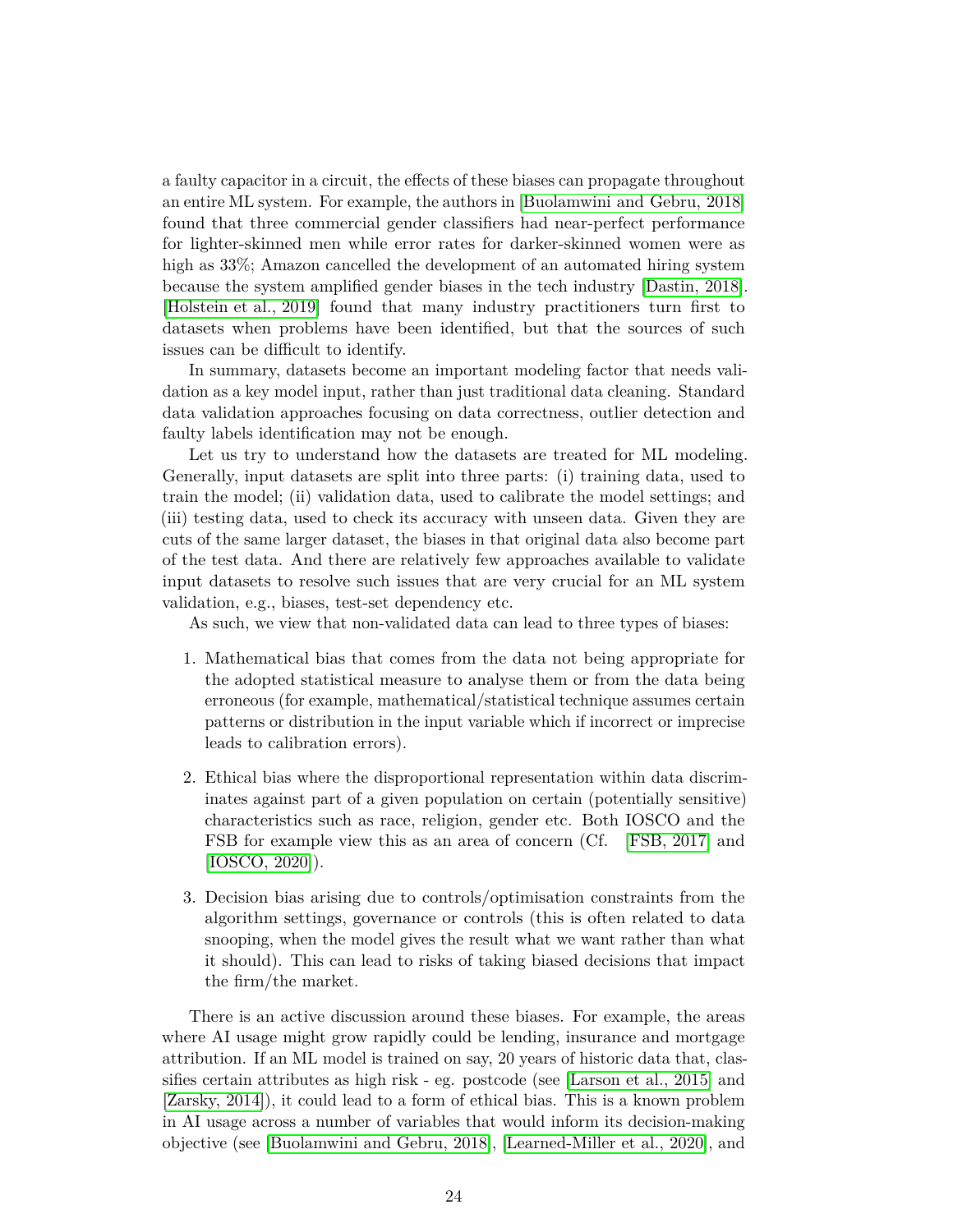[\[Lee et al., 2019\]](#page-35-5) for example). Even if such variables are explicitly removed (e.g., postcode, gender etc.) from the input variables, their correlation with other included variables (i.g., occupation, which could be correlated to postcode) could still lead to such bias.

**Potential solutions** A few solutions are starting to be developed to protect an ML model from poor quality input data. For example, repeating data selection, where we can randomly sample from given data with replacement to create many training data sets and compute variance to understand its suitability for modeling. The final trained model is generally more robust when trained repeatedly with all those samples created.

Mathematical and decision bias are relatively easier to avoid with good ML modeling practice. But ethical bias is often difficult to identify or overcome. Potential solutions mentioned to overcome model interpretability or explainability challenges (issue 2) can help here as well to understand the influence of different factors. To better flag all kinds of bias in datasets, [\[Gebru et al., 2018\]](#page-34-6) have developed a method "datasheets for datasets" approach, which proposes that every dataset be accompanied with a datasheet that documents its motivation, composition, collection process, recommended uses, biases. Several big tech firms have built-in methodologies, often based on testing data samples to detect faulty or skewed data before it affects performance [\[Breck et al., 2019\]](#page-32-7). In their paper [\[Hall and Gill, 2018\]](#page-34-8), the authors  $^{11}$  $^{11}$  $^{11}$  proposed correlation network graphs as a way to promote understanding by displaying important and complex relationships in a dataset. They suggested that, correlation network graphs can enhance trust in a model if variables with thick connections to the target are important variables in the model. Also, common sense relationships displayed in the correlation graph (also, coming from domain knowledge) should be reflected in a trustworthy model.

#### **IV.4.4 Issue 4: Parallelisation raises sequencing risks**

Parallelisation refers to a type of computation where processes are performed simultaneously, rather than being performed sequentially. AI systems that are implemented using neural networks rely on numerical computation, and often run in a highly parallelised fashion, say on Graphic Processing Units (GPUs), with tens of thousands of computational units. This means that the computation is split into independent parts, which are processed simultaneously on separate units. The results are subsequently collated. Such numerical optimization tasks are generally sequential in nature, and if we try to make them parallelisable using some kind of approximation algorithms or heuristics, the numerical precision of the computations could be reduced heavily.

Experience from numerical analysis gives strong evidence that low-precision computations lack robustness with respect to the ordering of the operations. In order to deliver higher speed, GPUs and clusters do not guarantee a deterministic

<span id="page-26-0"></span><sup>&</sup>lt;sup>11</sup>Relying on the combination creates a strong entanglement: improving an individual component model may actually make the system accuracy worse if the remaining errors are more strongly correlated with the other components [\[Sculley et al., 2015\]](#page-37-5).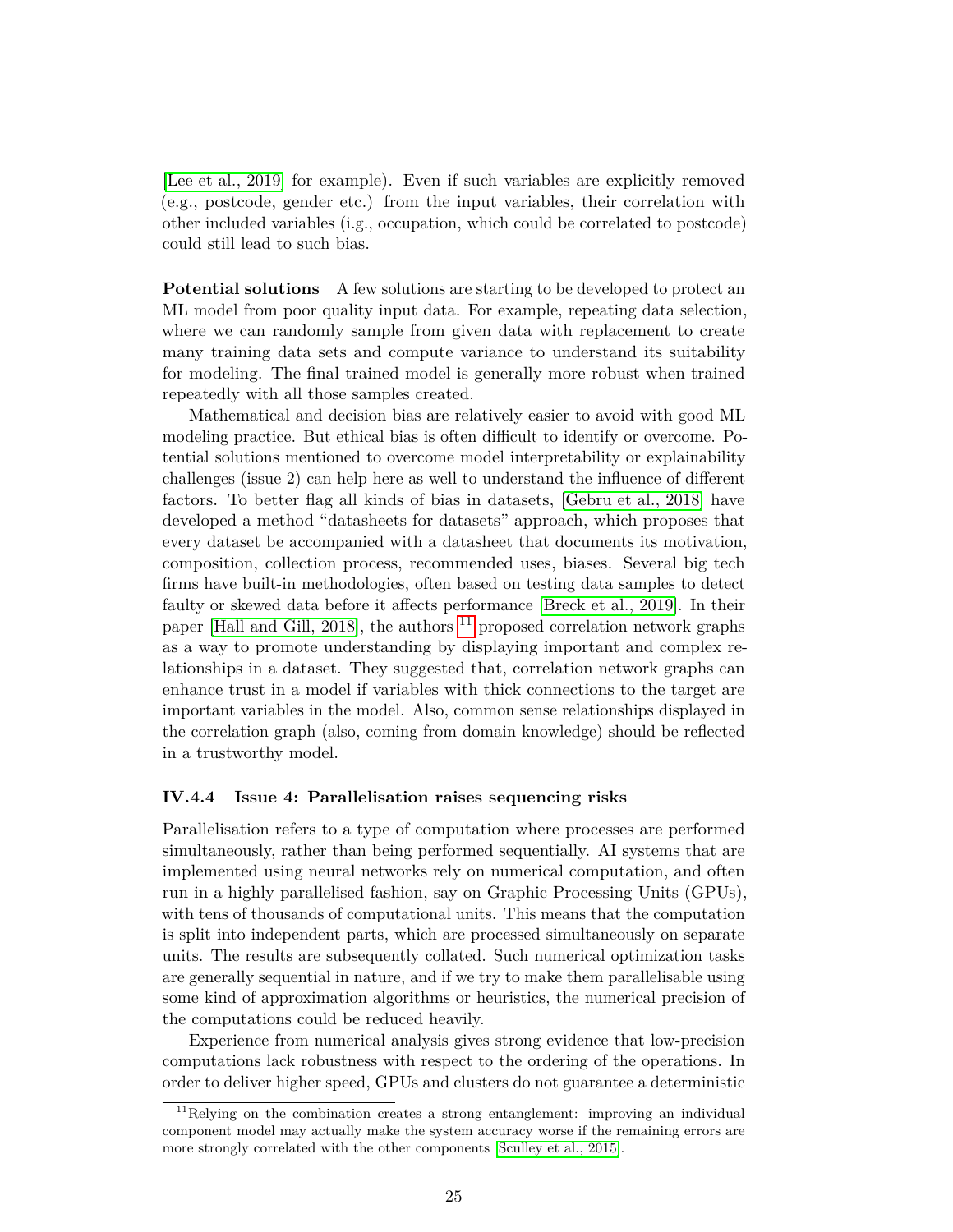ordering of the computations they perform. Algorithms need to be crafted very carefully to mitigate these effects [\[Stoer and Bulirsch, 2002\]](#page-37-9).

In effect this means that, in a parallelised ML model training it can be the case that the same job is repeated but a different result is obtained, because of different random initialisation. This may be exacerbated when switching to different hardware, compiler, GPU driver or computational library if not careful.

**Possible solutions** To avoid or minimize this issue, the practitioners need to take care of it in the ML model design stage, they need to make sure that the modeling framework is robust enough. During the choice of heuristic, it is important that the model developers are aware of the upper bound of the error they can potentially make because of parallelisation. There are plenty of post-modeling tests the developers can perform to understand it better. It may increase computation cost, but in general, writing code with a robust numerical algorithm might be preferable compared to expanding the code just to increase precision.Testing and training algorithms on small chunks of data in a parallelised context, rather than try to make algorithms trained and tested in silo operated in parallel, might lead to better results. Some papers have begun examining this issue [\[Kamp et al., 2017\]](#page-35-6)).

#### **IV.4.5 Issue 5: Novel issues arising from integrating AI in systems**

In traditional software validation approaches, the interaction among interfaces is tested by building an abstracted model of a system of interacting components and running through a large number of test cases. Some simplifications have to be made of the workings of individual components to keep the task computationally manageable. The more components a system has, the bigger the computational challenge becomes to test the system. When ML components are introduced, for example to improve accuracy, this can make validation significantly more challenging. This is in part as it increases the non-linearities and increases the risk of other issues such as over-fitting. Some papers examined some "rectified" algorithms to account for that (see [\[Kulathunga et al., 2020\]](#page-35-7)) whilst research teams have examined continuous integration for ML software (see [\[Karlaš et al., 2020\]](#page-35-8))

Moreover, and because of the highly non-linear nature of ML algorithms, there is a "potential for competing or mismatched nonlinearities in model components" (see [\[Goldstein and Coco, 2015\]](#page-34-9)), e.g. if there is a mismatch between ML derived and theoretical components in a numerical model (see [\[Goldstein et al., 2014\]](#page-34-10)). Such mismatches can inhibit the developers' ability to understand sensitivity over a broad range of input parameter values.

A separate way in which system-level validation can become more difficult when ML is introduced, can be termed as "correction cascades" as mentioned in [\[Sculley et al., 2015\]](#page-37-5).

As mentioned in the paper, there are often situations in which a model *m<sup>a</sup>* for a problem *A* exists. But, we need to find solution for a slightly different problem  $A'$ . In this case, one can try to learn a model  $m'_a$  that takes outcome from *m<sup>a</sup>* as input and learns how to make a small correction, as it can be a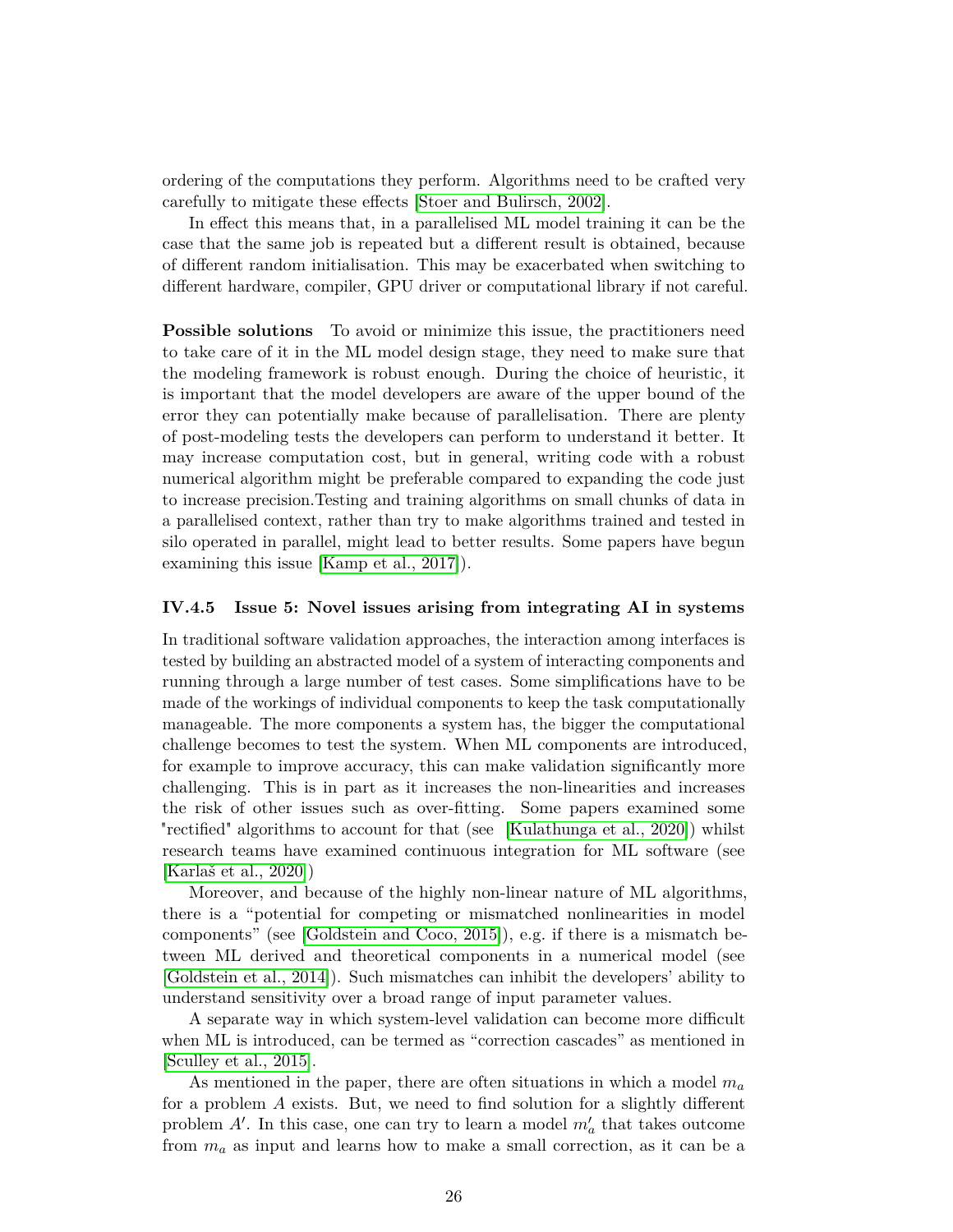faster way to solve the problem. However, this correction model has created a new system dependency on *ma*, making it significantly more challenging and expensive to maintain and implement improvements to that model in ongoing basis. The cost increases when correction models are cascaded down the line. For example, suppose there is another model for problem  $A<sup>0</sup>$  learned on top of  $m'_a$ , and so on, with several slightly different test distributions. Once in place, a correction cascade can create an improvement deadlock, as improving the accuracy of any individual component actually leads to system-level updates. It can become more complicated if there is any circular dependency because of poor design principles. Yet another way in which this can occur is, when an ML output changes qualitatively over time, due to re-calibration or data drift, affecting other parts of the system. Note that there is also a systemic dimension to the data validation point (issue 2).

**Possible solutions** The model-cascading issue mentioned above is often observed in the financial industry. For example, in credit risk management, model developers often build an Internal Ratings Based (IRB) model first <sup>[12](#page-28-0)</sup>. After that, the outcomes from these models are used for developing other models (eg. accounting models used by auditors to calculate impairment provisions). Maintaining and updating two different suites of models can be challenging as the requirements for them can change independently. One potential solution to avoid such an issue is that one can add the input mode features from *m<sup>a</sup>* (as mentioned in previous section) directly while creating a separate model for  $A'$ . In this case the models can be maintained independently. However, additional cost for a fresh model development should also be considered. If such model cascading can not be avoided, a rigorous and transparent ongoing model motoring system should be in place, with clear allocations of responsibility among different stakeholders.

#### **IV.4.6 Issue 6: AI algorithms can systematically learn to play sophisticated collusive strategies**

In a corrupted market environment, companies or market participants, which should ideally compete against each other, may conspire to work together in a non-competitive, secret or often illegal manner. This is termed as collusion. AI systems - through their learning techniques - can automatically learn to adopt collusive strategies. In the event of large scale ML model or AI system adoption to make pricing decisions, for example, this could have a material impact on markets. In an OECD (Organisation for Economic Co-operation and Development) paper [\[OECD, 2017\]](#page-36-10) the authors raised concerns related to this potential issue, and discussed some of the challenges such algorithms present for competition, law enforcement and market regulation (the latter very relevant to financial markets).

In their experiments [\[Calvano et al., 2020\]](#page-33-9), the authors constructed AI pricing agents and let them interact repeatedly in controlled environments to learn

<span id="page-28-0"></span> $12$ <sub>IRB</sub> models are used for regulatory purposes to understand capital requirements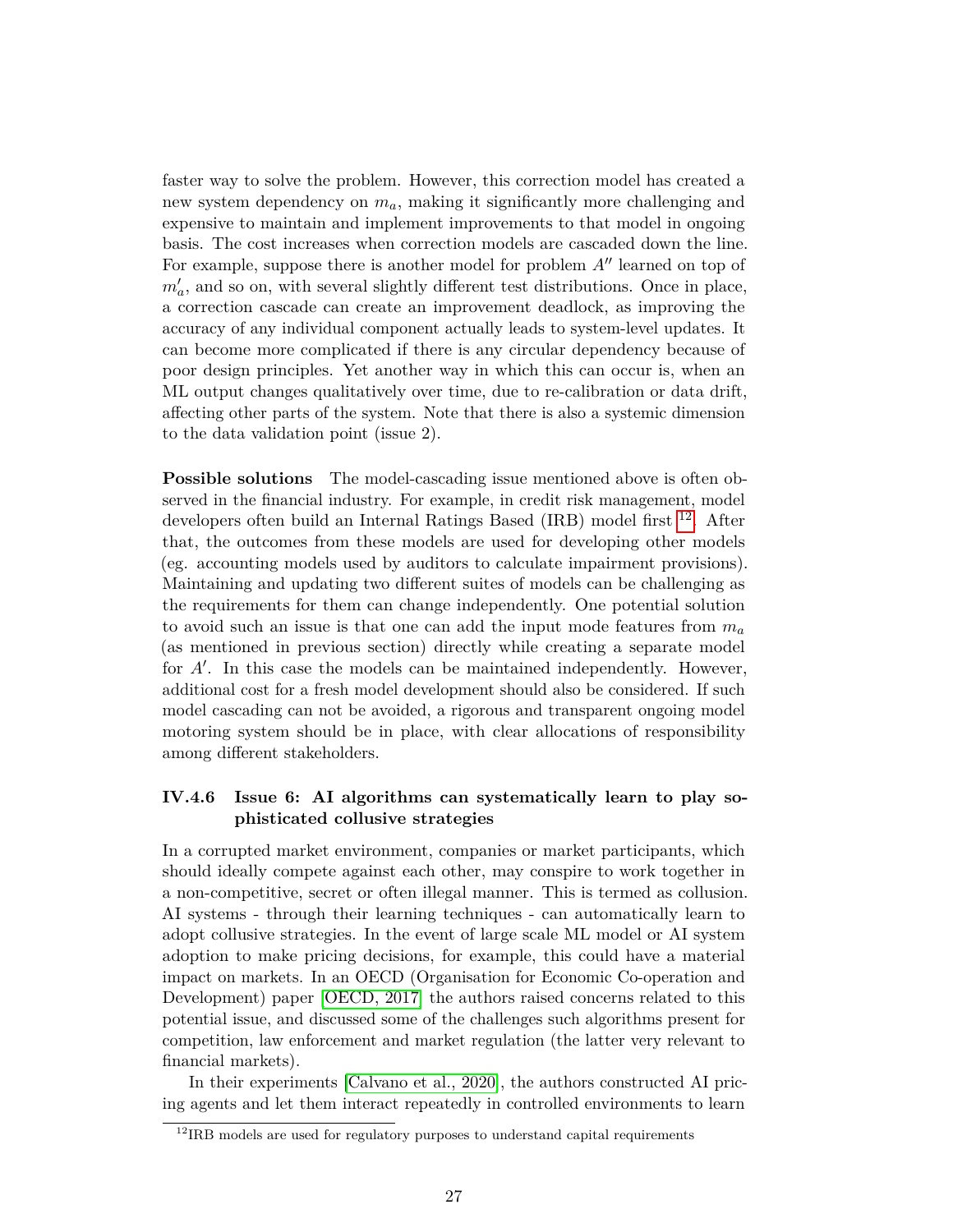about optimal pricing decisions. They have found that even relatively simple pricing algorithms systematically learn to play sophisticated collusive strategies. Because of the black-box nature of such algorithms as mentioned before, particularly for such reinforcement learning algorithms, it is very difficult to trace how they have learned to take such strategies. They learn to collude purely by trial and error, with no prior knowledge about the environment and even without communicating with other pricing agents. They don't need to be specifically designed or instructed to collude. For fair competition policy, this is a serious challenge and proper validation to avoid such situation is very difficult.

**Possible solutions** There is not yet an established technical solution to address such issues. However, more awareness can help to identify such issues sooner. One may even suggest to ban usage of such smart AI altogether in pricing decisions. Even if one argues that this move is not regressive, implementing such restrictions could be quite difficult in practice. [\[Beneke and Mackenrodt, 2021\]](#page-32-8) have explored how fines, structural and behavioural remedies can serve to discourage collusive results while preserving the incentives to use efficiencyenhancing algorithms. Theoretically, the market participants can build other ML algorithms to identify such collusive strategies as soon as they are made by the pricing algorithms and then explicitly program them to abandon that strategy (or flag the identification to a human). However, more research is needed on this and good collaboration will be required among computer scientists, economists, and legal experts before making a concrete policy move.

## <span id="page-29-0"></span>**V Conclusion: Key take-aways and next steps**

In conclusion, the below key points should be borne in mind, in our view, by financial institutions when developing AI/ML solutions to support the provision of financial services:

1. ML software development is data driven rather than hand-crafted rule based making the technology hard to test conventionally, further exacerbated by end-to-end ML systems.

Software validation may need to move from testing based on requirements to validation based on representative test data sets. These should include "corner cases" or "tail event" cases, representing scenarios not catered for by training data sets.

2. ML's "black box" nature can make it impossible to interpret how decisions are made. "Explainability" techniques may help attribute which factors are most important in a decision making process, but this may not enable identifying which part of a big ML model framework is responsible for any undesirable model behaviour. Entanglement can also mean inputs are not independent with complex interdependencies between ML components. Decomposing ML models into smaller parts to generate decisions can add clarity although such opportunities may diminish as ML architectures become more end-to-end.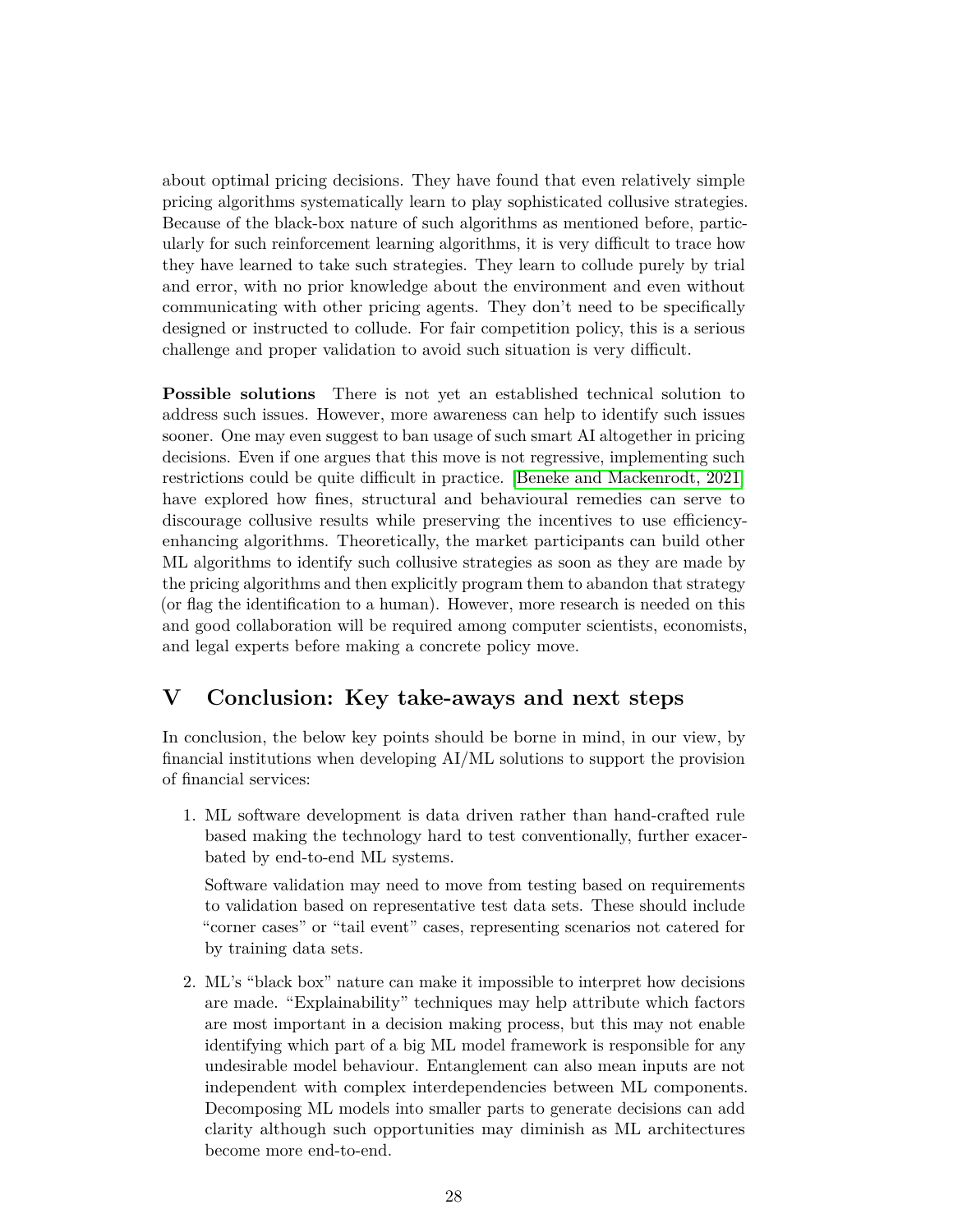3. The characteristics of training data sets fundamentally influence ML model behaviour, potentially replicating or amplifying data set bias. Training data sets must be validated to ensure they are correct and representative, addressing outlier data elements and faulty labels. Data sets used for different purposes such as ML training, calibrating ML models or checking the accuracy of ML models should be free of common biases or flaws to ensure that they are fit for the specific use case that they are applied to.

Emergent solutions exist to ensure that data sets are fit for purpose including: repeating data selection in a random way; formally documenting the composition, collection process, recommended uses, and inherent biases of data sets; development of methodologies to detect faulty or skewed data sets; and network graphs to visualise data sets and highlight data relationships graphically.

- 4. Using parallel processing to support ML models can result in unintended or inconsistent outputs disruption if the ordering of computational steps and processing takes place out of sequence because of poor overall modeling framework. It's important that the ML models, particularly when there are inter-dependencies among components and different sub-models, have robust controls over the ordering of computation steps.
- 5. ML models are non-deterministic in nature. Some commentators have observed challenges associated with integrating non-deterministic ML models with software components that are deterministic, i.e. procedural in nature, when for example the output of an ML model changes qualitatively over time, due to re-calibration, impacting integrated software components.

As mentioned in the beginning of this paper, AI is increasingly becoming an area of focus of various regulators and governance bodies. Some guidance and discussions around testing and validation of AI have been published (see for example the BdF and ACPR discussion paper [\[Dupont et al., 2020\]](#page-33-5)). However, the interaction of AI with existing software is seldom discussed. Based on our identified features of AI/ML, and as a starting point for debate, we suggest that policy makers and firms' governance bodies consider the following check-list for AI validation:

- Given that AI software is primarily used for decision making (either directly or indirectly), consideration should be given to an accountability regime around it. An accountable person could be, for example, responsible for delegating the decision making process to AI system for certain operations, and another person could be held accountable for how the AI itself makes decision.
- Given AI will generally be integrated into existing software, this might cause some unexpected behaviours both from the AI and existing software components. Therefore, it will be important to identify if any retesting of the existing traditional software is needed when integrating an AI component into it.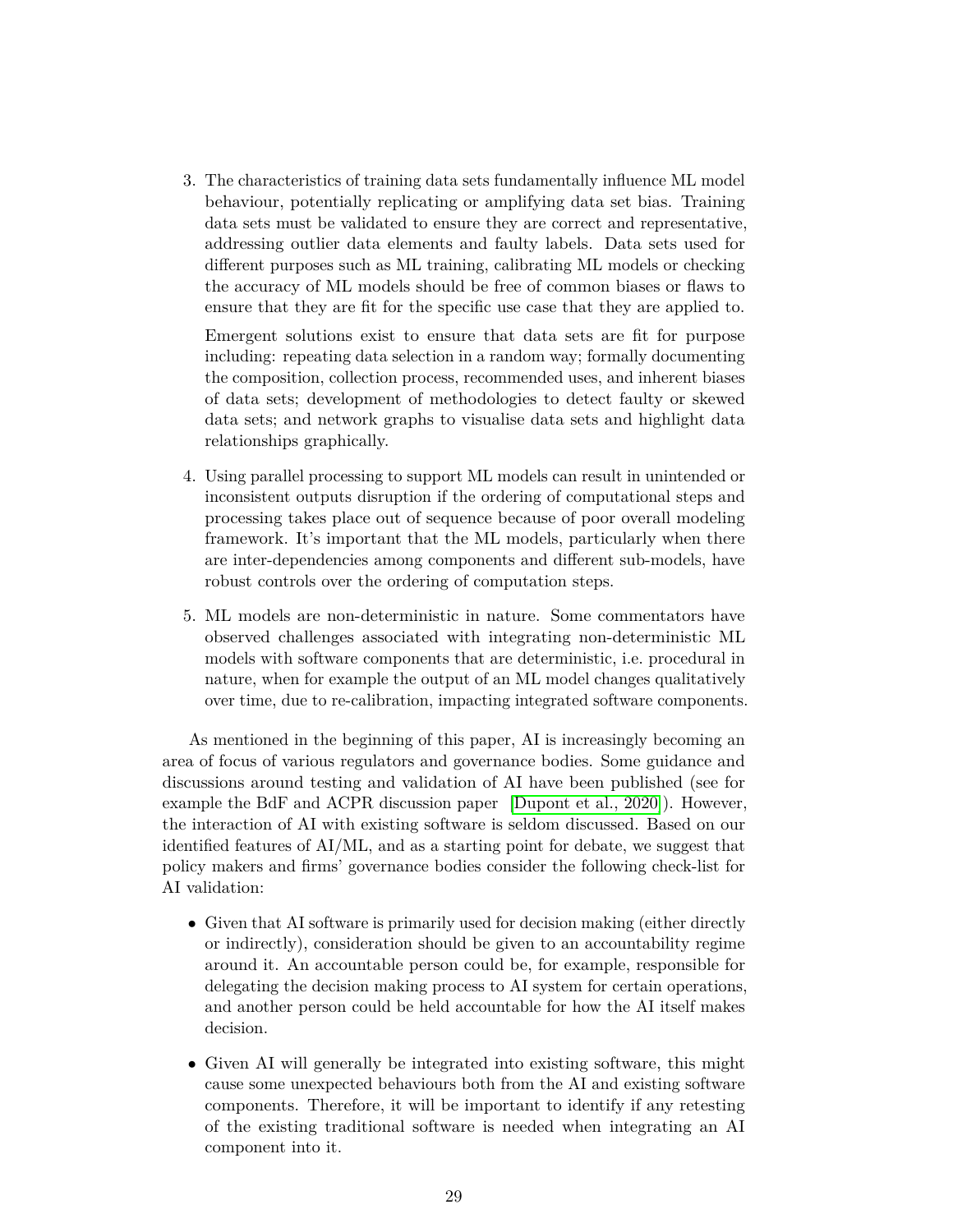- There needs to be a process by which the integrity of data and models used for AI software operations is verified. In particular, our three identified possible sources of bias: Mathematical, Ethical and Decisional need to be considered at inception. This should also include checking and validating training data sets.
- Any software validation may need to consider the three risks we defined in section II, Model risk, Data risk and Technology risk and whether the inter-dependencies between these are understood and documented.
- An explainability strategy should be defined for each AI process, and assessed by an independent governance body. Traceability of decisions via automated logs is highly recommended.
- Regular stress testing of AI processes under extreme conditions and scenarios should be considered.

More generally, we would suggest that as AI usage grows, the delegation of decision making to automated processes should always be accompanied by humans continuing to take these decisions at a smaller scale, at least in the earlier days of the AI system. Regular comparison between human and AI decision would be also important for ongoing monitoring. These are all our subjective views aiming to start a needed discussion on this field. Other literature went beyond our scope and considered possible risks from the usage of AI in regulation and risk management practices (see [\[Danielsson et al., 2021\]](#page-33-10)).

We have tried to highlight in this paper why existing software validation processes will need to be revised to accommodate the inclusion of AI components in IT systems. We have also stressed on the importance of data in the context of AI (including ML), both from the perspective of training and test sets. As the application of human-designed hand-crafted logic is less in AI software compared to traditional software, required logic is directly learned from the data, it is very important to be careful about this input data. Finally, integrating ML into existing rules-based software comes with its own distinct challenges. The nondeterministic nature of AI and ML, often coupled with large-scale parallelisation, means that traditional regression testing (i.e., re-running functional and nonfunctional tests to ensure that previously developed and tested software still performs after a change made) cannot guarantee robustness. Again, currently, no water-tight approaches exist to address these challenges.

All areas of the financial system may not apply AI or ML to an equal degree, across organisations and even across business units within the same firm. As a result, the extent of the challenges posed by AI and the applicability of solutions will also vary. We have not focused much on application-specific challenges in this paper. One can consider that as a next step where more opinions from subject matter experts can be incorporated. Similarly, as a next step, one can try to work on more application-specific financial regulations highlighting any gap in existing regulations in a more explicit manner.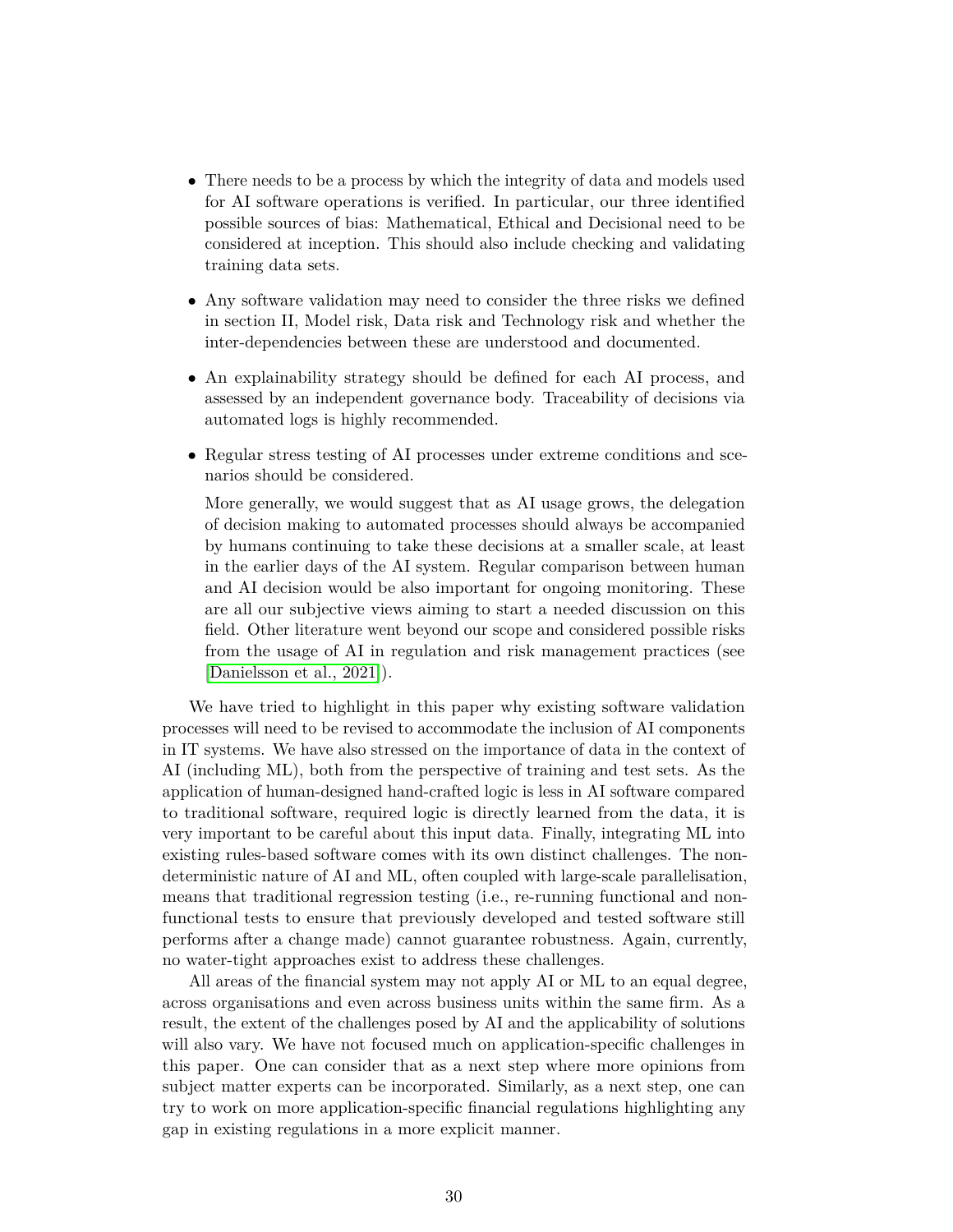ML, and AI in general, can also help to automate a lot of the existing testing processes themselves and may improve the capacity we have now to test software, improving resilience. Therefore, creating the right framework for AI software testing could yield wide-reaching benefits, with the appropriate regulatory focus.

### **References**

- <span id="page-32-4"></span>[Algaze, 2017] Algaze, B. (2017). Software is increasingly complex. That can be dangerous. https://www.extremetech.com/computing/259977-softwareincreasingly-complex-thats-dangerous. visited on 2021-09-13.
- <span id="page-32-0"></span>[Bank of England and FCA, 2019] Bank of England and FCA (2019). Machine learning in UK financial services. https://www.bankofengland.co.uk/- /media/boe/files/report/2019/machine-learning-in-uk-financial-services.pdf. visited on 2021-09-17.
- <span id="page-32-8"></span>[Beneke and Mackenrodt, 2021] Beneke, F. and Mackenrodt, M. O. (2021). Remedies for algorithmic tacit collusion. *journal of Antitrust Enforcement*,  $9(1):152-176.$  https://doi.org/10.1093/jaenfo/jnaa040.
- <span id="page-32-1"></span>[Bourque and Fairley, 2014] Bourque, P. and Fairley, R. E. (2014). Guide to the software engineering body of knowledge, version 3.0. www.swebok.org. visited on 2021-09-13.
- <span id="page-32-2"></span>[Bouveret et al., 2015] Bouveret, A., Breuer, P., Chen, Y., Jones, D., and Sasaki, T. (2015). Fragilities in the U.S. treasury market: Lessons from the "Flash Rally" of October 15, 2014. https://www.imf.org/external/pubs/ft/wp/2015/wp15222.pdf. visited on 2021-09-17. IMF Working papers WP/15/222.
- <span id="page-32-7"></span>[Breck et al., 2019] Breck, E., Zinkevich, M., Polyzotis, N., Whang, S., and Roy, S. (2019). Data validation for machine learning. https://mlsys.org/Conferences/2019/doc/2019/167.pdf. visited on 2021-09-17. Proceedings of SysML.
- <span id="page-32-3"></span>[Breedon et al., 2018] Breedon, F., Chen, L., Ranaldo, A., and Vause, N. (2018). Judgement day: algorithmic trading around the swiss franc cap removal. In *Staff Working Paper No. 711*. Bank of England.
- <span id="page-32-5"></span>[Buchanan, 2019] Buchanan, B. G. (2019). Artificial intelligence in finance. http://doi.org/10.5281/zenodo.2612537. The Alan Turing Institute.
- <span id="page-32-6"></span>[Buolamwini and Gebru, 2018] Buolamwini, J. and Gebru, T. (2018). Gender shades: Intersectional accuracy disparities in commercial gender classification. http://proceedings.mlr.press/v81/buolamwini18a.html. visited on 2021-09-17. Conference on Fairness, Accountability and Transparency, Proceedings of Machine Learning Research.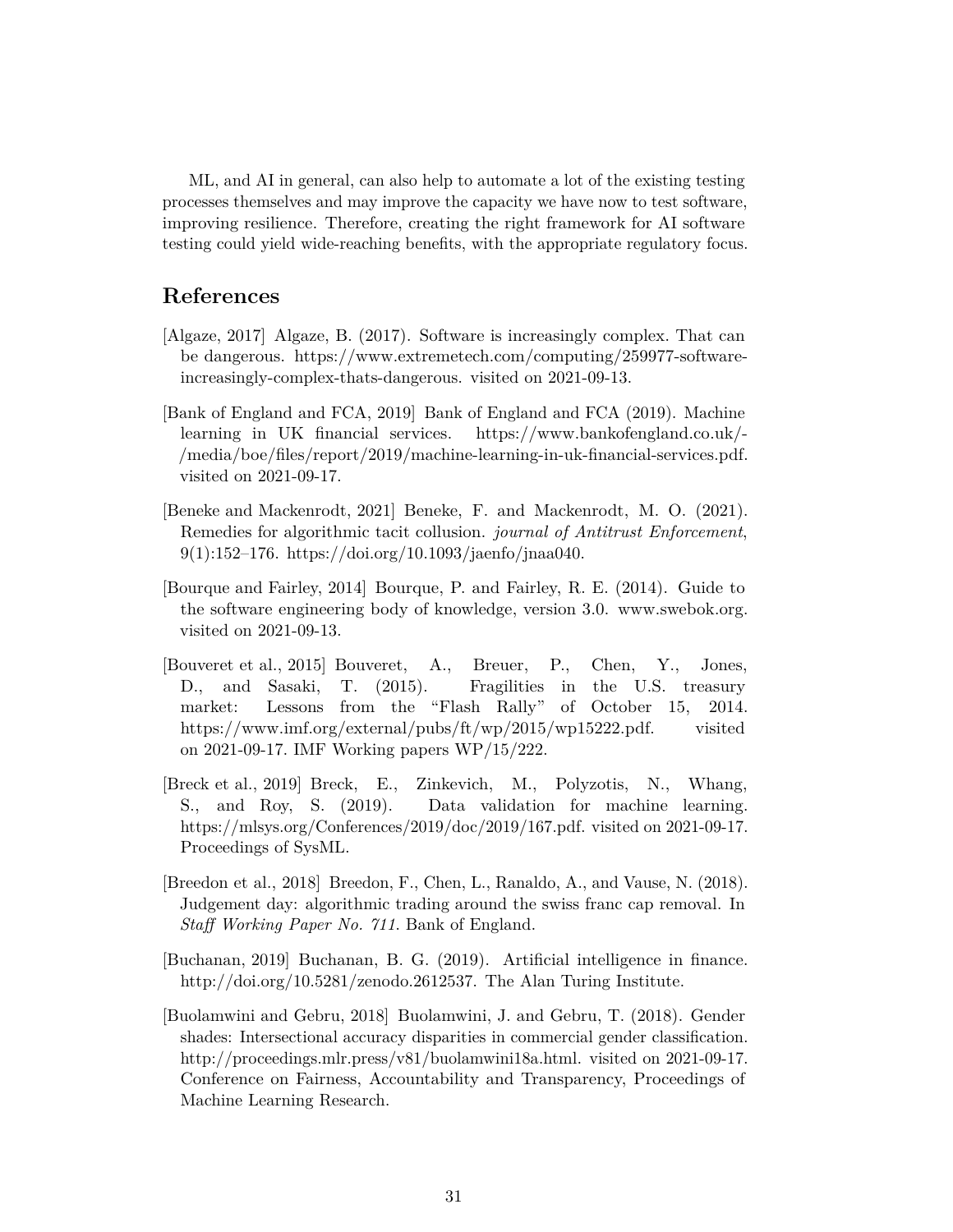- <span id="page-33-9"></span>[Calvano et al., 2020] Calvano, E., Calzolari, G., Denicolò, V., and Pastorello, S. (2020). Artificial intelligence, algorithmic pricing, and collusion. *American Economic Review*, 110(10):3267–97. https://doi.org/10.1257/aer.20190623.
- <span id="page-33-6"></span>[Carvalho et al., 2019] Carvalho, D. V., Pereira, E. M., and Cardoso, J. S. (2019). Machine learning interpretability: A survey on methods and metrics. *Electronics journal, MDPI*, 8(8):832. https://doi.org/10.3390/electronics8080832.
- <span id="page-33-4"></span>[Chakraborty and Joseph, 2017] Chakraborty, C. and Joseph, A. (2017). Machine learning at central banks. *Bank of England Working Paper No. 674. SSRN*. https://dx.doi.org/10.2139/ssrn.3031796.
- <span id="page-33-1"></span>[Cielinska et al., 2017] Cielinska, O., Joseph, A., Shreyas, U., Tanner, J., and Vasios, M. (2017). Gauging market dynamics using trade repository data: the case of the swiss franc de-pegging. In *Financial Stability Paper No. 41*. Bank of England. https://www.bankofengland.co.uk/financial-stabilitypaper/2017/gauging-market-dynamics-using-trade-repository-data-the-caseof-the-swiss-franc-de-pegging, visited on 2021-09-17.
- <span id="page-33-10"></span>[Danielsson et al., 2021] Danielsson, J., Macrae, R., and Uthemann, A. (2021). Artificial intelligence and systemic risk. *Journal of Banking and Finance, Forthcoming*. http://dx.doi.org/10.2139/ssrn.3410948.
- <span id="page-33-8"></span>[Dastin, 2018] Dastin, J. (2018). Amazon scraps secret AI recruiting tool that showed bias against women. https://uk.reuters.com/article/us-amazoncom-jobs-automation-insight/amazon-scraps-secret-ai-recruiting-tool-thatshowed-bias-against-women-idUKKCN1MK08G. visited on 2021-09-17, Reuters.
- <span id="page-33-7"></span>[Du et al., 2020] Du, M., Liu, N., and Hu, X. (2020). Techniques for interpretable machine learning. *Communications of the ACM*, 63(1):68–77. https://doi.org/10.1145/3359786.
- <span id="page-33-5"></span>[Dupont et al., 2020] Dupont, L., Fliche, O., and Yang, S. (2020). Governance of artificial intelligence in finance, discussion document. https://acpr.banquefrance.fr/en/governance-artificial-intelligence-finance. visited on 2021-09-17.
- <span id="page-33-0"></span>[EBA, 2014] EBA (2014). Model validation. *European Banking Authority Regulation and policy*. visited on 2021-09-17.
- <span id="page-33-3"></span>[European Commision, 2021] European Commision (2021). Proposal for a regulation laying down harmonised rules on artificial intelligence (artificial intelligence act). https://digital-strategy.ec.europa.eu/en/library/proposalregulation-laying-down-harmonised-rules-artificial-intelligence-artificialintelligence. visited on 2021-09-17.
- <span id="page-33-2"></span>[European Commission, 2014] European Commission (2014). Markets in financial instruments (MiFID II) directive 2014/65/eu. https://ec.europa.eu/info/law/markets-financial-instruments-mifid-iidirective-2014-65-eu\_en. visited on 2021-09-17.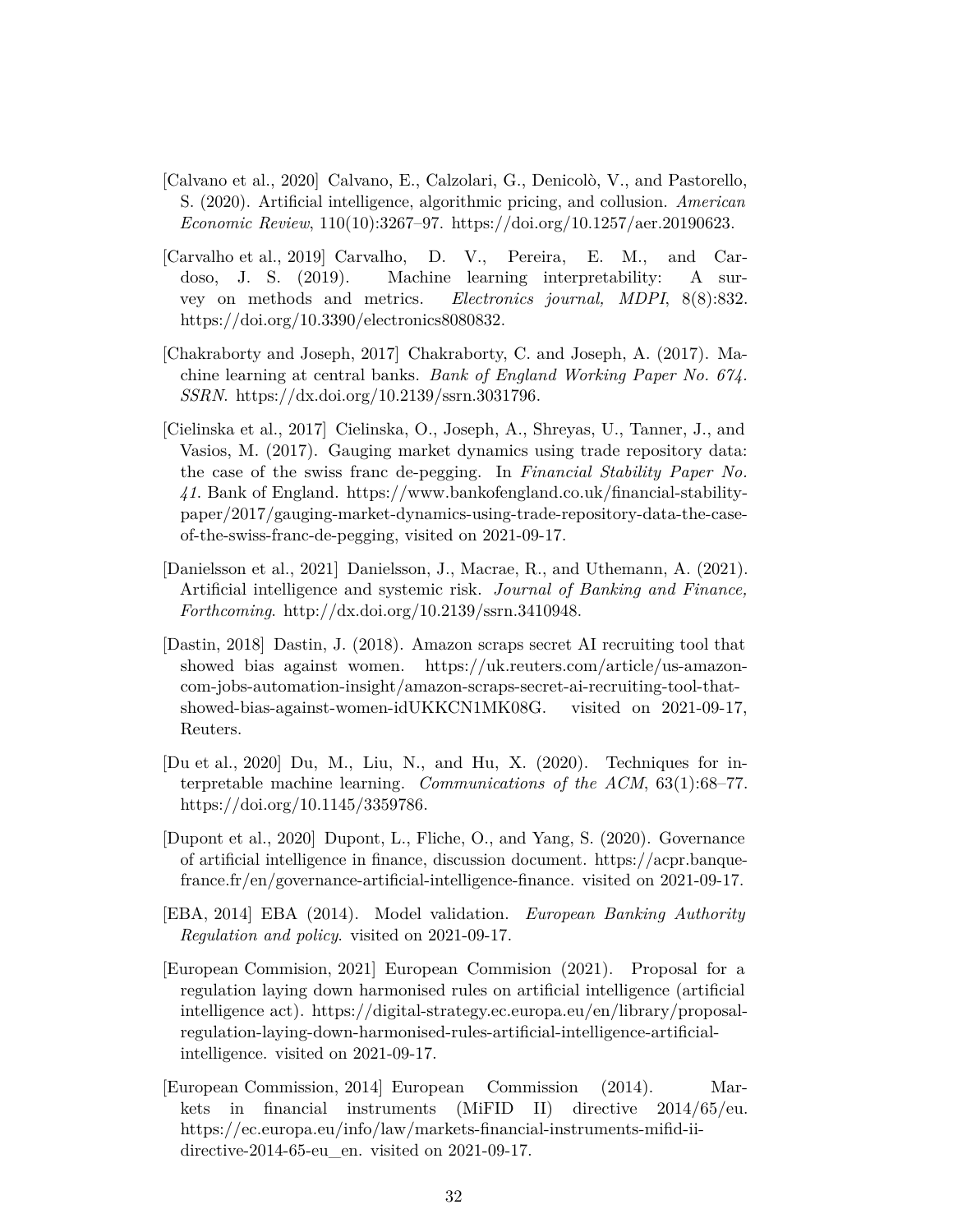- <span id="page-34-1"></span>[FCA, 2018] FCA (2018). Cyber and technology resilience: Themes from cross-sector survey 2017/2018. *Financial Conduct Authority Survey*. https://www.fca.org.uk/publication/research/technology-cyber-resiliencequestionnaire-cross-sector-report.pdf, visited on 2021-09-17.
- <span id="page-34-0"></span>[Forster, 1909] Forster, E. M. (1909). The Machine Stops. In *The Eternal Moment and Other Stories*. The Oxford and Cambridge Review.
- <span id="page-34-4"></span>[FSB, 2017] FSB (2017). Artificial intelligence and machine learning in financial service. https://www.fsb.org/wp-content/uploads/P011117.pdf. visited on 2021-09-17.
- <span id="page-34-6"></span>[Gebru et al., 2018] Gebru, T., Morgenstern, J., Vecchione, B., Vaughan, J. W., Wallach, H. M., Daumé, H., and Crawford, K. (2018). Datasheets for datasets. *CoRR*, abs/1803.09010. http://arxiv.org/abs/1803.09010, visited on 2021-09- 17.
- <span id="page-34-9"></span>[Goldstein and Coco, 2015] Goldstein, E. B. and Coco, G. (2015). Machine learning components in deterministic models: hybrid synergy in the age of data. *Frontiers in Environmental Science*. https://doi.org/10.3389/fenvs.2015.00033.
- <span id="page-34-10"></span>[Goldstein et al., 2014] Goldstein, E. B., Coco, G., Murray, A. B., and Green, M. O. (2014). Data-driven components in a model of inner-shelf sorted bedforms: a new hybrid model. *Earth Surface Dynamics*, 2(1):67–82. https://doi.org/10.5194/esurf-2-67-2014.
- <span id="page-34-8"></span>[Hall and Gill, 2018] Hall, P. and Gill, N. (2018). *An Introduction to Machine Learning Interpretability*. O'Reilly. ISBN: 9781492033141.
- <span id="page-34-5"></span>[Hamon et al., 2020] Hamon, R., Junklewitz, H., and Sanchez, I. (2020). Robustness and explainability of artificial intelligence. *EU Commission Joint Research centre*. ISBN 978-92-76-14660-5. JRC119336. https://doi.org/10.2760/57493.
- <span id="page-34-7"></span>[Holstein et al., 2019] Holstein, K., Vaughan, J. W., Daumé, H., Dudík, M., and Wallach, H. M. (2019). Improving fairness in machine learning systems: What do industry practitioners need? In *Proceedings of the 2019 CHI Conference on Human Factors in Computing Systems*, page 600. ACM. https://doi.org/10.1145/3290605.3300830.
- <span id="page-34-2"></span>[Hynninen et al., 2018] Hynninen, T., Kasurinen, J., Knutas, A., and Taipale, O. (2018). Software testing: Survey of the industry practices. *41st International Convention on Information and Communication Technology, Electronics and Microelectronics (MIPRO)*, pages 1449–1454. https://doi.org/10.23919/MIPRO.2018.8400261.
- <span id="page-34-3"></span>[IOSCO, 2020] IOSCO (2020). The use of artificial intelligence and machine learning by market intermediaries and asset managers, consultation report june 2020. https://www.iosco.org/library/pubdocs/pdf/IOSCOPD658.pdf. visited on 2021-09-17.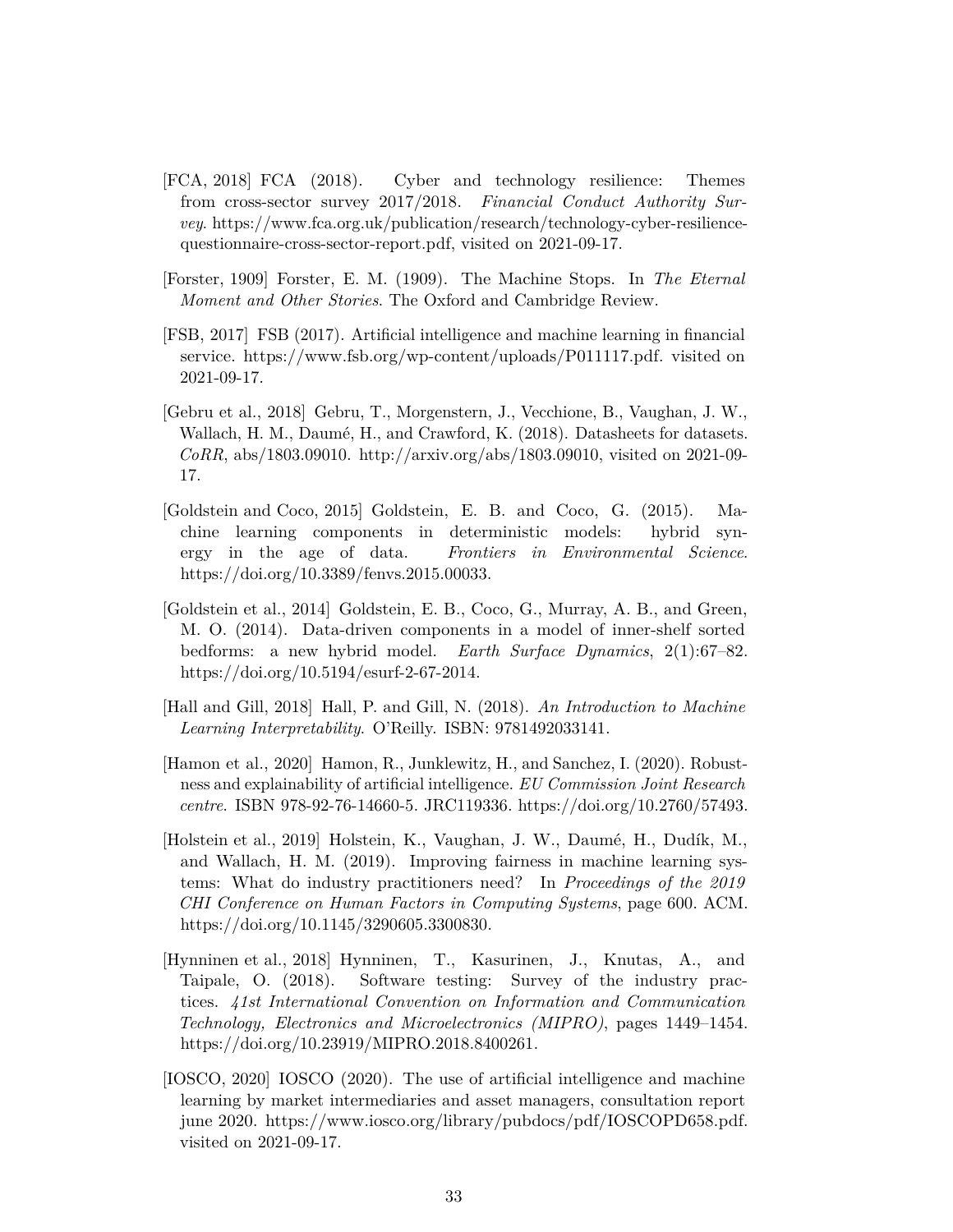- <span id="page-35-0"></span>[Jongh et al., 2017] Jongh, P. J. R. D., Larney, J., Mare, E., van Vuuren, G. W., and Verster, T. (2017). A proposed best practice model validation framework for banks. *South African Journal of Economic and Management Sciences*, 20(1). https://doi.org/10.4102/sajems.v20i1.1490.
- <span id="page-35-6"></span>[Kamp et al., 2017] Kamp, M., Boley, M., Missura, O., and Gartner, T. (2017). Effective parallelisation for machine learning. *31st Conference on Neural Information Processing Systems*, volume 30. https://papers.nips.cc/paper/2017/file/38811c5285e34e2e3319ab7d9f2cfa5b-Paper.pdf. visited on 2021-09-17.
- <span id="page-35-8"></span>[Karlaš et al., 2020] Karlaš, B., Interlandi, M., Renggli, C., Wu, W., Zhang, C., Mukunthu, D., Babu, I., Edwards, J., Lauren, C., Xu, A., and Weimer, M. (2020). Building continuous integration services for machine learning. *Proceedings of the 26th ACM SIGKDD International Conference on Knowledge Discovery & Data Mining*, page 2407–2415. https://doi.org/10.1145/3394486.3403290.
- <span id="page-35-2"></span>[Kinch et al., 2007] Kinch, J., Dey, P. K., and Ogunlana, S. O. (2007). Managing risk in software development projects: a case study. *Industrial Management and Data Systems*, 107(2):284–303. https://doi.org/10.1108/02635570710723859.
- <span id="page-35-7"></span>[Kulathunga et al., 2020] Kulathunga, N., Ranasinghe, N. R., Vrinceanu, D., Kinsman, Z., Huang, L., and Wang, Y. (2020). Effects of the nonlinearity in activation functions on the performance of deep learning models. *Cornell University Database*. https://arxiv.org/abs/2010.07359v1. visited on 2021-09- 17.
- <span id="page-35-3"></span>[Larson et al., 2015] Larson, J., Mattu, S., and Angwin, J. (2015). Unintended consequences of geographic targeting. *Technology Science Dataverse (Harvard University)*. https://doi.org/10.7910/DVN/VEBPCZ/.
- <span id="page-35-4"></span>[Learned-Miller et al., 2020] Learned-Miller, E., Ordonez, V., Morgenstern, J., and Buolamwini, J. (2020). Facial recognition technologies in the wild: a call for federal office. https://circls.org/primers/facial-recognition-technologies-inthe-wild-a-call-for-a-federal-office, visited on 2021-09-17.
- <span id="page-35-5"></span>[Lee et al., 2019] Lee, N. T., Resnick, P., and Barton, G. (2019). Algorithmic bias detection and mitigation: Best practices and policies to reduce consumer harms. *The Brookings Institution*. https://www.brookings.edu/research/algorithmic-bias-detection-andmitigation-best-practices-and-policies-to-reduce-consumer-harms/. visited on 2021-09-17.
- <span id="page-35-1"></span>[Leo et al., 2019] Leo, M., Sharma, S., and Maddulety, K. (2019). Machine learning in banking risk management: A literature review. *Risks journal, MDPI*, 7(1):29. https://doi.org/10.3390/risks7010029.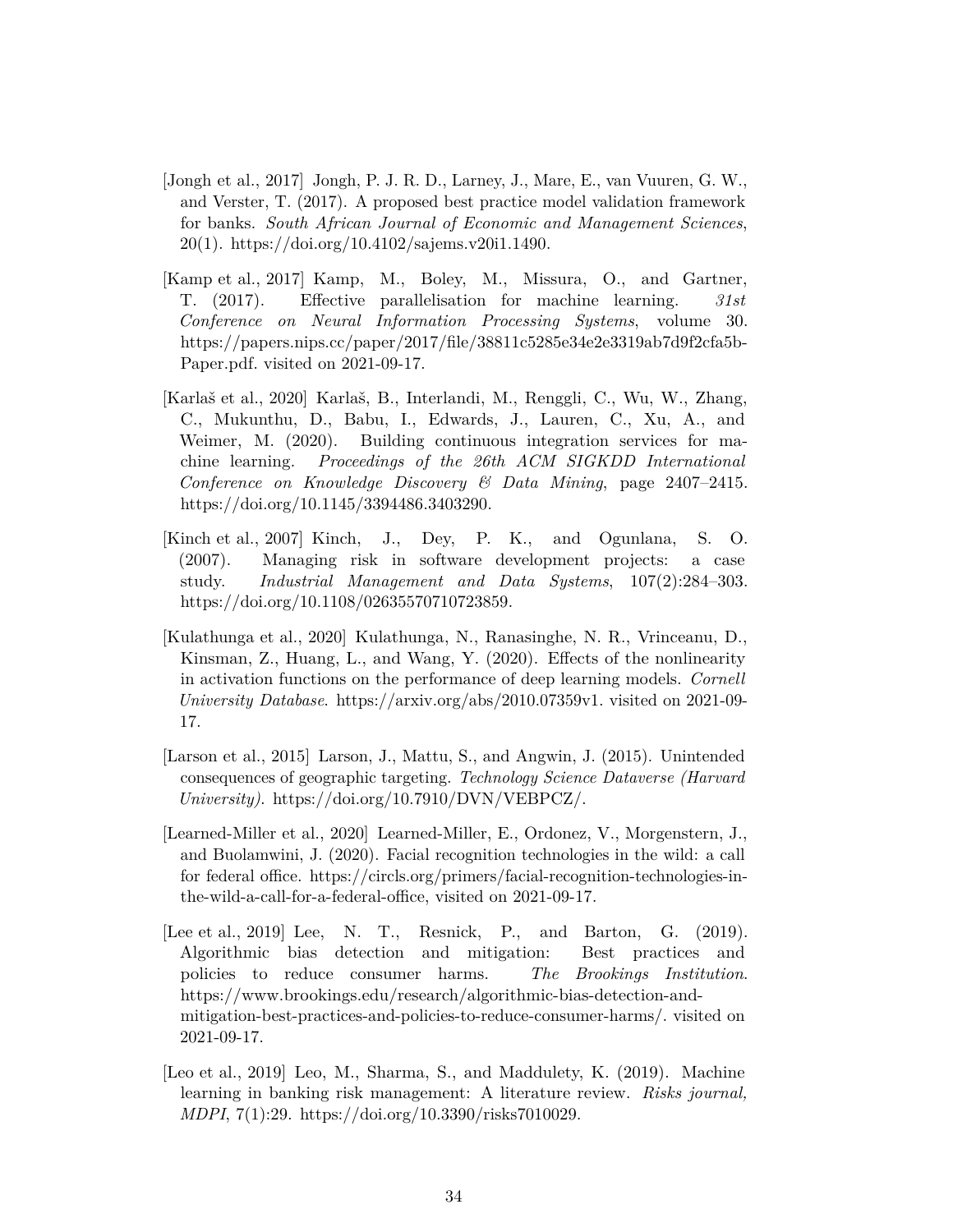- <span id="page-36-9"></span>[Luan et al., 2011] Luan, S., Schooler, L. J., and Gigerenzer, G. (2011). A signaldetection analysis of fast-and-frugal trees. *Psychological Review*, 118(2):316– 338. https://doi.org/10.1037/a0022684.
- <span id="page-36-6"></span>[Lundberg and Lee, 2016] Lundberg, S. and Lee, S. (2016). An unexpected unity among methods for interpreting model predictions. *CoRR*, abs/1611.07478. http://arxiv.org/abs/1611.07478, visited on 2021-09-17.
- <span id="page-36-5"></span>[Lundberg and Lee, 2017] Lundberg, S. M. and Lee, S. (2017). A unified approach to interpreting model predictions. *Proceedings of the 31st International Conference on Neural Information Processing Systems*, 30:4768–4777. https://arxiv.org/pdf/1705.07874.pdf, visited on 2021-09-17.
- <span id="page-36-7"></span>[Mills and Keil, 2004] Mills, C. M. and Keil, F. C. (2004). What lies beneath? understanding the limits of understanding. thinking and seeing: Visual metacognition in adults and children. *MIT Press: Cambridge, MA, USA*, pages 227–249. ISBN: 9781417560646.
- <span id="page-36-8"></span>[Nushi et al., 2017] Nushi, B., Kamar, E., Horvitz, E., and Kossmann, D. (2017). On human intellect and machine failures: Troubleshooting integrative machine learning systems. *Proceedings of the Thirty-First AAAI Conference on Artificial Intelligence*, pages 1017–1025. http://aaai.org/ocs/index.php/AAAI/AAAI17/paper/view/15032, visited on 2021-09-17.
- <span id="page-36-10"></span>[OECD, 2017] OECD (2017). Algorithms and collusion: Competition policy in the digital age. https://www.oecd.org/competition/algorithms-collusioncompetition-policy-in-the-digital-age.htm, visited on 2021-09-17.
- <span id="page-36-4"></span>[Ostmann and Dorobantu, 2021] Ostmann, F. and Dorobantu, C. (2021). AI in financial services. *The Alan Turing Institute.* https://doi.org/10.5281/zenodo.4916041.
- <span id="page-36-3"></span>[Pei et al., 2019] Pei, K., Cao, Y., Yang, J., and Jana, S. (2019). Deepxplore: Automated whitebox testing of deep learning systems. *Commun. ACM*,  $62(11):137-145.$  https://doi.org/10.1145/3361566.
- <span id="page-36-2"></span>[PRA, 2018] PRA (2018). Supervisory statement ss5/18: Algorithmic trading. https://www.bankofengland.co.uk/-/media/boe/files/prudentialregulation/supervisory-statement/2018/ss518.pdf. visited on 2021-09-17.
- <span id="page-36-0"></span>[PRA, 2020] PRA (2020). Capital requirements directive. https://www.bankofengland.co.uk/-/media/boe/files/prudentialregulation/policy-statement/2020/ps1120.pdf. visited on 2021-09-17.
- <span id="page-36-1"></span>[PRA, 2021] PRA (2021). Policy statement ss11/20: Credit risk: Probability of default and loss given default estimation. https://www.bankofengland.co.uk/prudential-regulation/keyinitiatives/capital-requirements-directive-iv. visited on 2021-09-17.